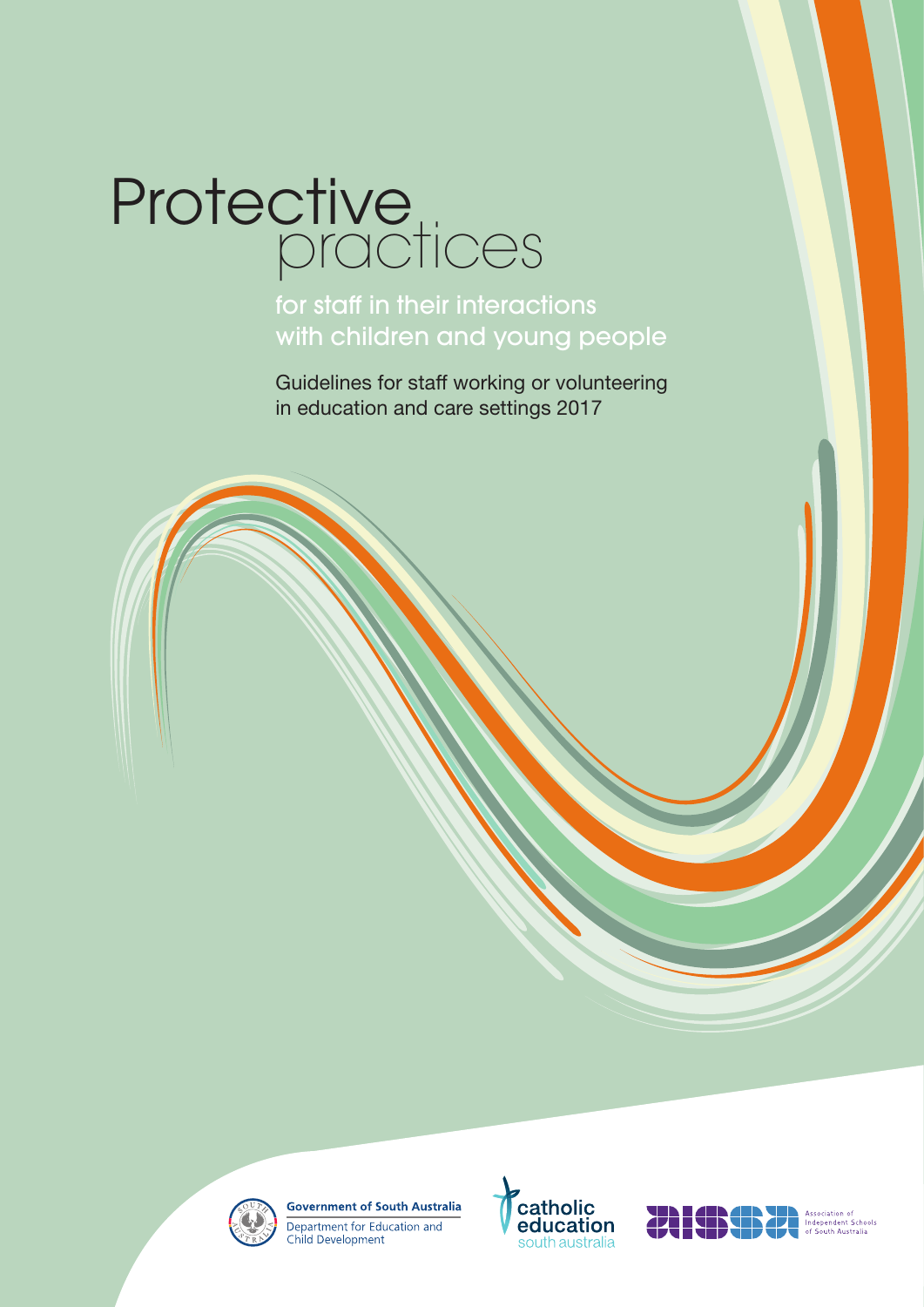Grateful acknowledgment is made of material provided by: Catholic Education Office Diocese of Parramatta *Protective practices for staff in their relationships with students*, 2004

#### Version control

June 2005 Revised April 2009 Revised September 2011 New section on Grooming January 2017

#### For further information, contact:

#### Department for Education and Child Development 31 Flinders Street

Adelaide South Australia 5000

Catholic Education South Australia 116 George Street Thebarton South Australia 5031

Association of Independent Schools of South Australia 301 Unley Road Malvern South Australia 5061

National Library of Australia Cataloguing-in-Publication entry

| Title:                          | Protective practices for staff in their interactions with children<br>and young people: guidelines for staff working or volunteering<br>in education and care settings / Department for Education<br>and Child Development, Catholic Education South Australia,<br>Association of Independent Schools of South Australia. |
|---------------------------------|---------------------------------------------------------------------------------------------------------------------------------------------------------------------------------------------------------------------------------------------------------------------------------------------------------------------------|
| ISBN:                           | 9780980547252 (pbk.)                                                                                                                                                                                                                                                                                                      |
| Subjects:                       | Children - Services for - South Australia.<br>Child welfare - South Australia.<br>Children - Institutional care - South Australia.                                                                                                                                                                                        |
| Other Authors/<br>Contributors: | South Australia. Department for Education and Child Development<br>Catholic Education South Australia<br>Association of Independent Schools of South Australia                                                                                                                                                            |
|                                 |                                                                                                                                                                                                                                                                                                                           |

Dewey Number: 362.795099423

© 2017 Government of South Australia, Department for Education and Child Development Except as otherwise noted, *Protective practices for staff in their interactions with children and young people* is licenced under the Creative Commons Attribution 4.0 International Licence. To view a copy of this licence, visit http://creativecommons.org/licenses/by/4.0/



Designed by: She Creative Pty Ltd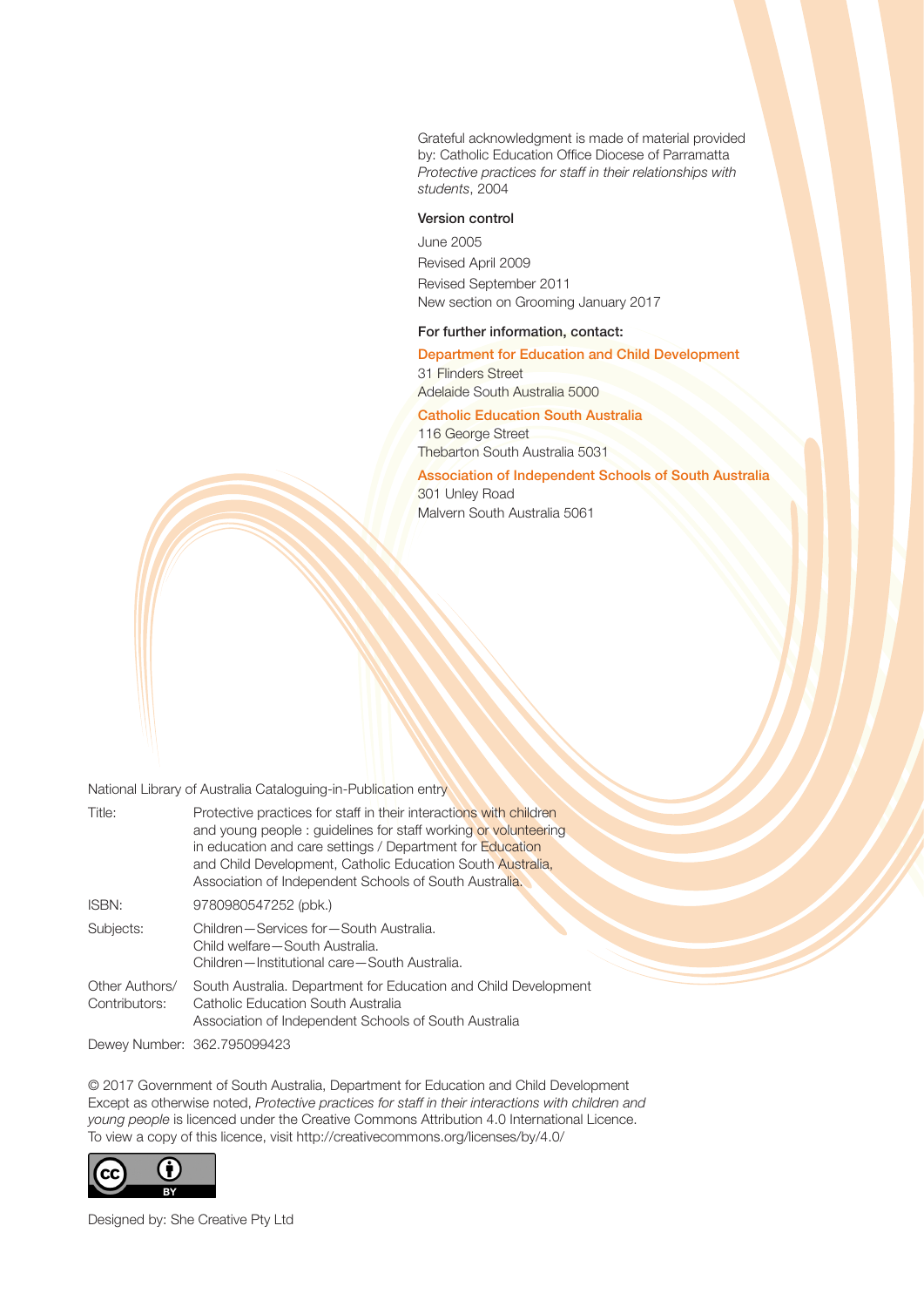# Foreword

These guidelines form part of a set of child protection policies and procedures that have been developed through collaboration between the South Australian Department for Education and Child Development, Catholic Education South Australia and the Association of Independent Schools of South Australia. The government and non-government education sectors are committed to establishing child protection standards that are consistent across all South Australian education and care environments.

*Protective practices for staff in their interactions with children and young people* provides clear advice to adults for the establishment of positive, caring and respectful relationships with children and young people in education and care settings. The main intent of this document is to safeguard the emotional and physical wellbeing of children and young people by promoting in adults an enhanced understanding of appropriate boundaries in relation to their professional role and all interactions with children/young people. In respecting these boundaries, staff can feel confident about meeting their responsibilities to children and young people and meeting professional ethics and conduct obligations of the professional communities in which they work.

Since their release in 2005, these guidelines have been positively received and utilised by education and care leaders across the government and non-government sectors. This fourth edition provides revisions reflecting legislative and other reforms at state and national levels, mainly in connection with child care, grooming behaviour and reporting obligations.

Following these guidelines will contribute to safer, happier and more successful education and care environments for all the people who learn and work in them.

Rick Persse Chief Executive Department for Education and Child Development

lal higo

Dr Neil McGoran **Director Catholic Education South Australia** 

CE Granthalho

Carolyn Grantskalns **Chief Executive** Association of Independent Schools of South Australia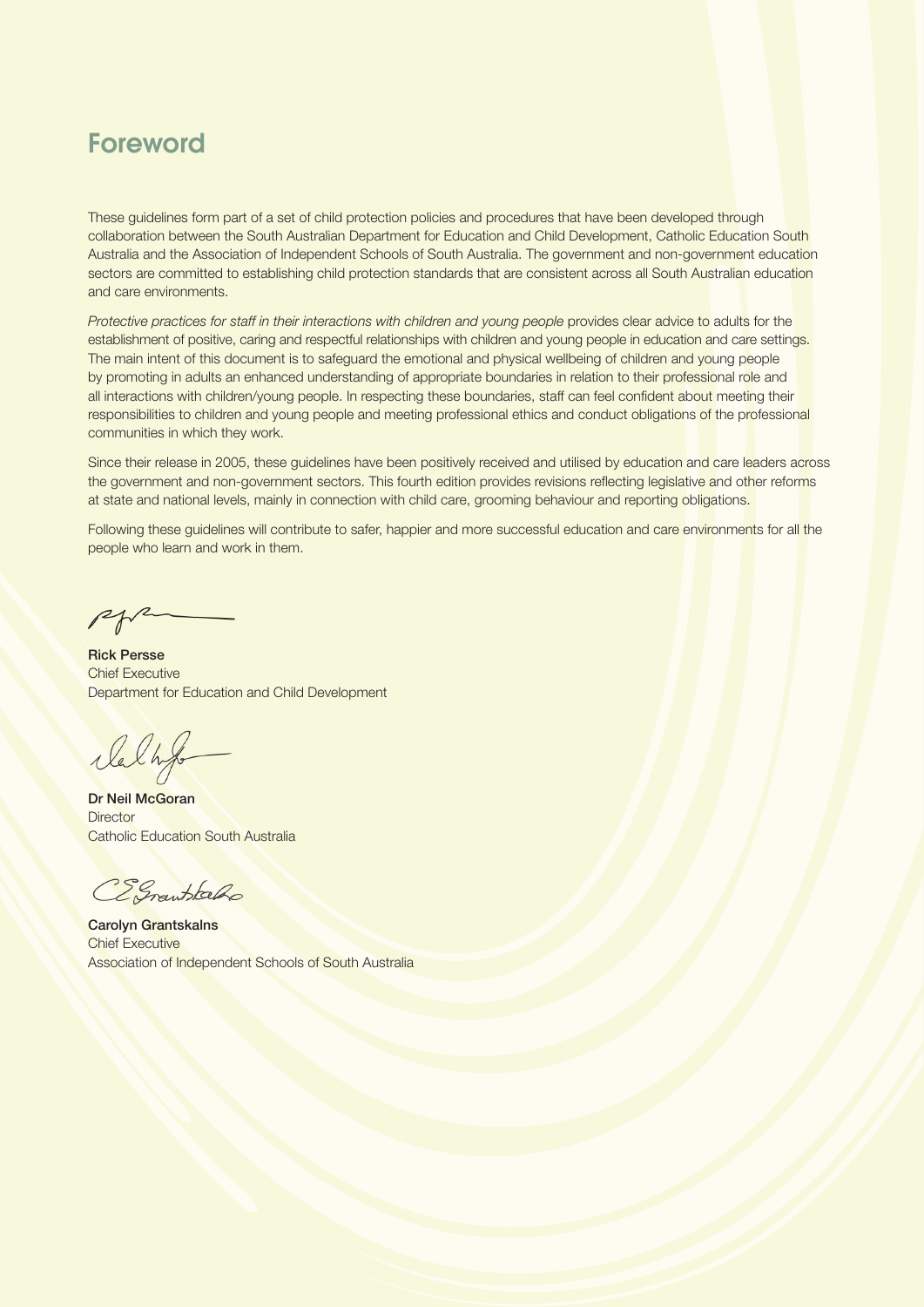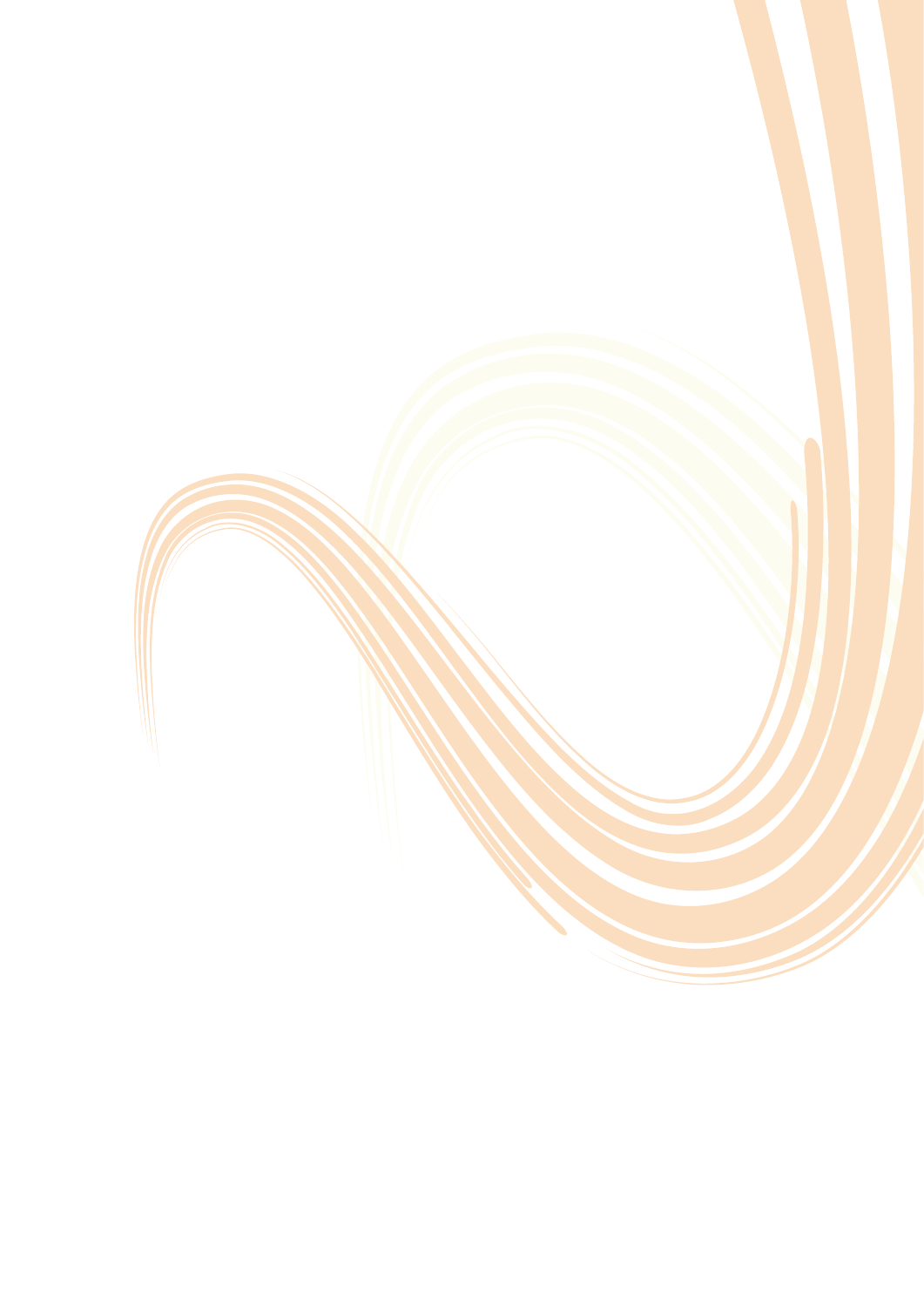# **Contents**

| Glossary                                                                                                                                                                                                                                                                                                            |  | 4                                                       |
|---------------------------------------------------------------------------------------------------------------------------------------------------------------------------------------------------------------------------------------------------------------------------------------------------------------------|--|---------------------------------------------------------|
| Relevant convention, law and policy                                                                                                                                                                                                                                                                                 |  | 5                                                       |
| Legal issues and professional boundaries for adults working or volunteering<br>with children and young people<br>Duty of care<br>Professional and role boundaries<br>Legislation<br>Grooming behaviour<br>Sexual relationships between legally consenting adults where a staff-student<br>relationship once existed |  | 7<br>$\overline{7}$<br>$\overline{7}$<br>10<br>10<br>10 |
| Guidance for staff in managing professional boundaries<br>Working in country and local communities<br>Using digital forums/social networking sites<br>Working one-to-one with children and young people<br>Managing privacy expectations<br>Conducting home visits<br>Family day care<br><b>Boarding houses</b>     |  | 11<br>11<br>11<br>12<br>12<br>12<br>13<br>13            |
| Staff responsibilities in responding to behaviour<br>Behaviour of staff towards children and young people<br>Behaviour of children and young people towards staff                                                                                                                                                   |  | 14<br>14<br>14                                          |
| Appropriate physical contact<br>Appropriate physical contact by a staff member to assist or encourage a child<br>or young person<br>Good practice with school-age children and young people<br>Good practice with children, birth to school age                                                                     |  | 16<br>16<br>16<br>16                                    |
| Managing challenging behaviour<br>Non-physical intervention<br>Physical restraint where a child or young person's or adult's safety is threatened<br>Safe practice when using physical restraint<br><b>Cultural considerations</b><br>Managing staff health and safety<br>Legal action against students             |  | 17<br>17<br>17<br>18<br>18<br>18<br>18                  |
| Working with children and young people with additional and complex needs                                                                                                                                                                                                                                            |  | 20                                                      |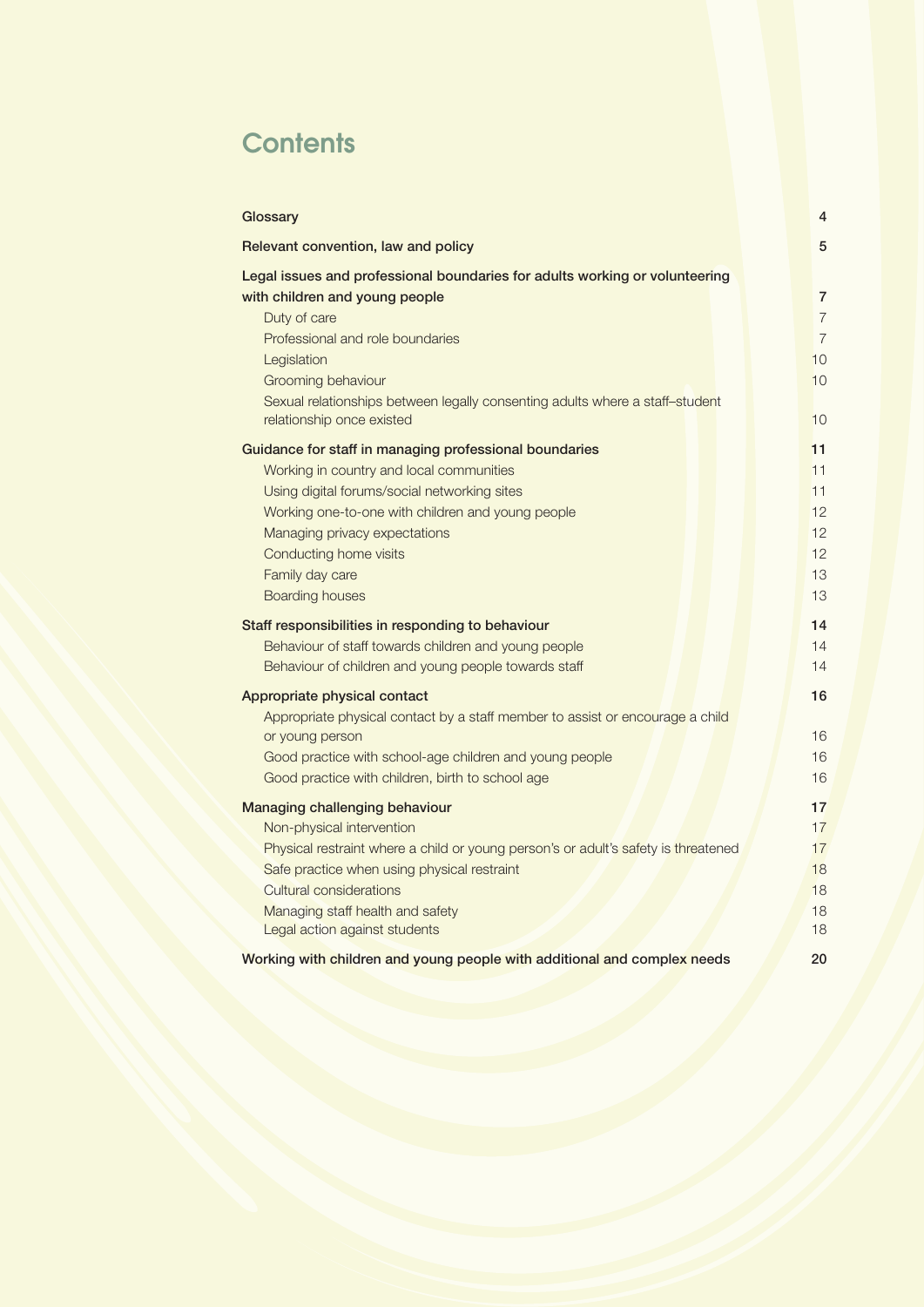# **Glossary**

For the purposes of this document the following definitions apply.

| Staff                     | employees, professional service providers, other paid education and care participants, tertiary students,<br>pastoral care worker/chaplain, and volunteers (eg mentors)                                                                                                                                           |
|---------------------------|-------------------------------------------------------------------------------------------------------------------------------------------------------------------------------------------------------------------------------------------------------------------------------------------------------------------|
| Site                      | all schools and preschools and associated boarding facilities, alternative education centres or off site<br>learning programs, out of school hours care and vacation care services, the home of a family day<br>care educator, children's centres and child care centres                                          |
| Site leader               | the individual who has responsibility for the welfare of children and young people on that site; for<br>example, the principal, director, manager or family day care educator supported by their coordinator;<br>or the person to whom the site leader has delegated relevant authorities                         |
| Children/<br>young people | all children and young people enrolled at or attending the education and care sites as defined<br>in this document                                                                                                                                                                                                |
| Parents                   | adults who have the parenting responsibility for children and young people, including biological<br>parents, step-parents, legal guardians and extended family members such as grandparents, foster<br>and kinship carer                                                                                          |
| Disability                | disability includes physical, intellectual, psychiatric/psychological, sensory, neurological, learning<br>disabilities, physical disfigurement, and the presence in the body of a disease causing mechanism.<br>The term covers a disability that a person has now, may have in the future or is believed to have |

4

#### Note: Family day care

Where the context permits and having appropriate regard for the unique 'in home' care provided, family day care educators and assistants should use the discussions applying to 'staff' in this document to guide their actions and behaviour. References to 'site leader' should be understood to mean those circumstances where the family day care educator would consult with or, as appropriate under conditions of approval, report to and take direction from the family day care coordinator. References to volunteers should also be understood to mean those circumstances where other adults residing in the home of the family day care educator interact with children.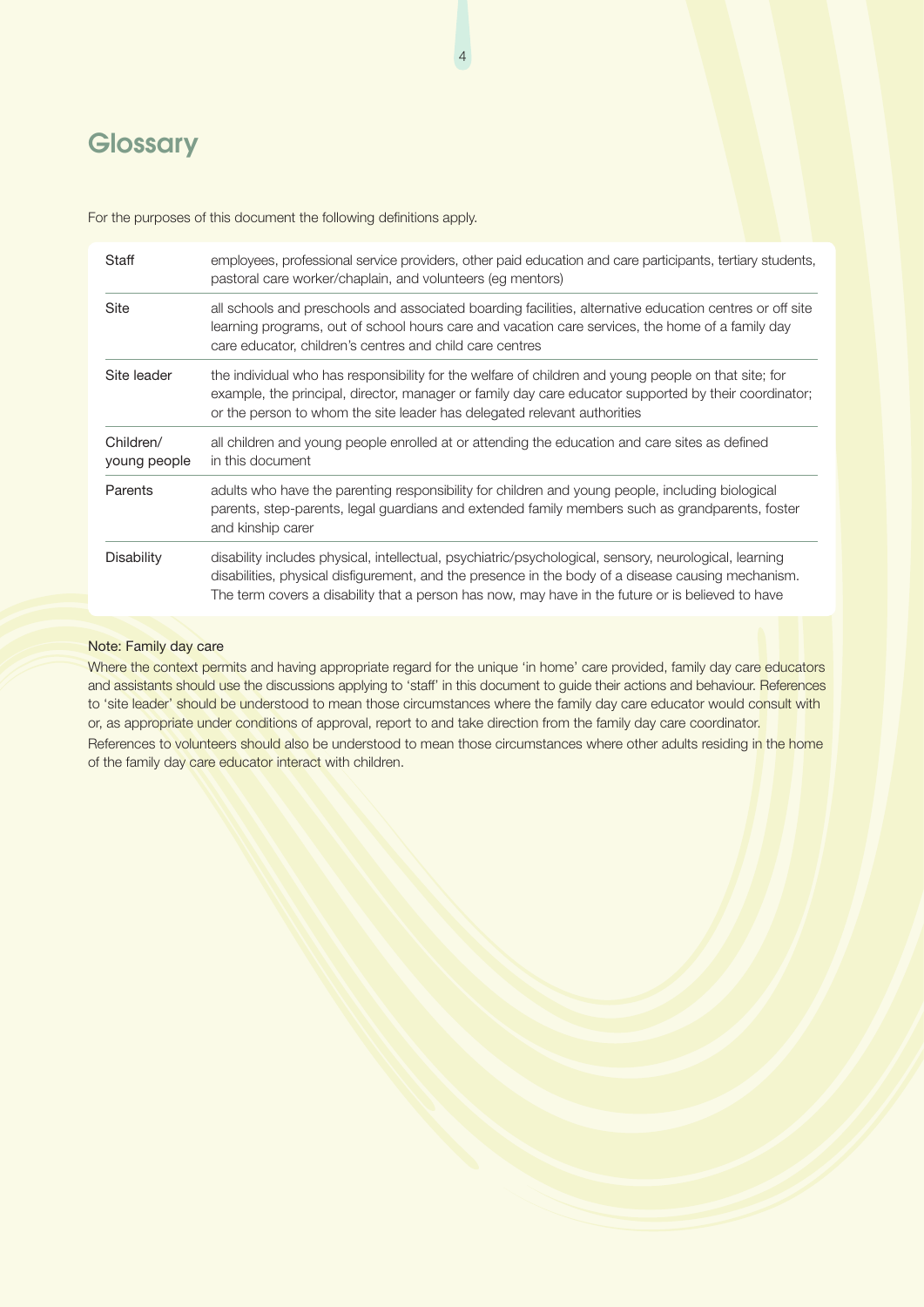5

# Relevant convention, law and policy

| <b>United Nations</b><br>Convention on the<br><b>Rights of the Child</b>            | The Convention enshrines the entitlement of all children, regardless of race, colour, sex,<br>religion or nationality, to be protected from sexual abuse, to receive special help if they are<br>abused, to have their opinions heard about matters that affect them, to receive and share<br>information, and to be treated with dignity if disciplined.                                                                                                                                                                                                                                                                                                                                                                                                                                                                                                                                                                                                                                                                                                                                                                                                                                                                                                                                                                                                                                                                                                                                                                                                                                                                                                                                                                                                                                                                                                                                                                                                                                                                                                                                                                   |
|-------------------------------------------------------------------------------------|-----------------------------------------------------------------------------------------------------------------------------------------------------------------------------------------------------------------------------------------------------------------------------------------------------------------------------------------------------------------------------------------------------------------------------------------------------------------------------------------------------------------------------------------------------------------------------------------------------------------------------------------------------------------------------------------------------------------------------------------------------------------------------------------------------------------------------------------------------------------------------------------------------------------------------------------------------------------------------------------------------------------------------------------------------------------------------------------------------------------------------------------------------------------------------------------------------------------------------------------------------------------------------------------------------------------------------------------------------------------------------------------------------------------------------------------------------------------------------------------------------------------------------------------------------------------------------------------------------------------------------------------------------------------------------------------------------------------------------------------------------------------------------------------------------------------------------------------------------------------------------------------------------------------------------------------------------------------------------------------------------------------------------------------------------------------------------------------------------------------------------|
| Law                                                                                 | Relevant legislation includes:<br>• Children's Protection Act 1993 (SA) defines child abuse, emphasizes child safety,<br>mandates staff in education and care environments to report child abuse and neglect<br>and requires all organisations providing education, child care or residential services<br>wholly or partly for children to comply with principles of child safe environments. The<br>Children and Young People (Safety) Bill 2017 has passed parliament and when enacted<br>will replace the Children's Protection Act 1993.<br>• Criminal Law Consolidation Act 1935 (SA) defines illegal criminal behaviour.<br>• Equal Opportunity Act 1984 (SA) defines sexual harassment, prohibits other forms of<br>unlawful discrimination including on the ground of disability and provides a complaint<br>process through the Equal Opportunity Commission of South Australia.<br>• Sex Discrimination Act 1984 (Cth) as amended by the Sex Discrimination Amendment<br>(Sexual Orientation, Gender Identity and Intersex Status) Act 2013 (Cth) defines<br>sexual harassment and provides a complaint process through the Australian Human<br>Rights Commission.<br>• Teacher Registration and Standards Act 2004 (SA) establishes and maintains a teacher<br>registration system and professional standards for teachers such that the profession<br>is represented by individuals who are competent educators and fit and proper persons<br>to have the care of children.<br>· Disability Discrimination Act 1992 (Cth) and Disability Standards for Education 2005 (Cth)<br>provides legal protection against disability discrimination in specified areas. The DSE<br>states the legal obligations of service providers within the DDA and the rights of the<br>learners with disability.<br>• Education and Early Childhood Services (Registration and Standards) Act 2011<br>provides a national legislative scheme which regulates the provision of quality education<br>services and registration of providers for the purpose of maintaining high standards<br>of competence and conduct by providers. |
| Information<br><b>Sharing Guidelines</b>                                            | South Australia's operational framework for the sharing of information across government<br>and relevant non-government organisations in promoting the safety and wellbeing of<br>children, young people and their families.                                                                                                                                                                                                                                                                                                                                                                                                                                                                                                                                                                                                                                                                                                                                                                                                                                                                                                                                                                                                                                                                                                                                                                                                                                                                                                                                                                                                                                                                                                                                                                                                                                                                                                                                                                                                                                                                                                |
| Keeping Safe: Child<br><b>Protection Curriculum</b>                                 | The sector/site-approved teaching program for learners from early to senior years that<br>addresses, age appropriately, the central ideas of respectful relationships, the right to<br>be safe, protective strategies and recognising and reporting abuse.                                                                                                                                                                                                                                                                                                                                                                                                                                                                                                                                                                                                                                                                                                                                                                                                                                                                                                                                                                                                                                                                                                                                                                                                                                                                                                                                                                                                                                                                                                                                                                                                                                                                                                                                                                                                                                                                  |
| <b>Responding to problem</b><br>sexual behaviour in<br>children and young<br>people | Guidelines for staff in education and care settings to assist them in responding effectively<br>to incidents of problem sexual behaviour involving children and young people.                                                                                                                                                                                                                                                                                                                                                                                                                                                                                                                                                                                                                                                                                                                                                                                                                                                                                                                                                                                                                                                                                                                                                                                                                                                                                                                                                                                                                                                                                                                                                                                                                                                                                                                                                                                                                                                                                                                                               |
| <b>Responding to Abuse</b><br>and Neglect Education<br>and Care training            | A training course on current child protection work in South Australia for staff working in<br>education and care settings regarding their role in responding to child abuse and neglect<br>and its impact in regards to the development and wellbeing of children, young people<br>and their families.                                                                                                                                                                                                                                                                                                                                                                                                                                                                                                                                                                                                                                                                                                                                                                                                                                                                                                                                                                                                                                                                                                                                                                                                                                                                                                                                                                                                                                                                                                                                                                                                                                                                                                                                                                                                                      |
| <b>National Safe</b><br><b>Schools Framework</b>                                    | National principles for the promotion of student wellbeing through safe, supportive and<br>respectful teaching and learning communities. A revised framework was endorsed by all<br>Ministers for Education in December 2010.                                                                                                                                                                                                                                                                                                                                                                                                                                                                                                                                                                                                                                                                                                                                                                                                                                                                                                                                                                                                                                                                                                                                                                                                                                                                                                                                                                                                                                                                                                                                                                                                                                                                                                                                                                                                                                                                                               |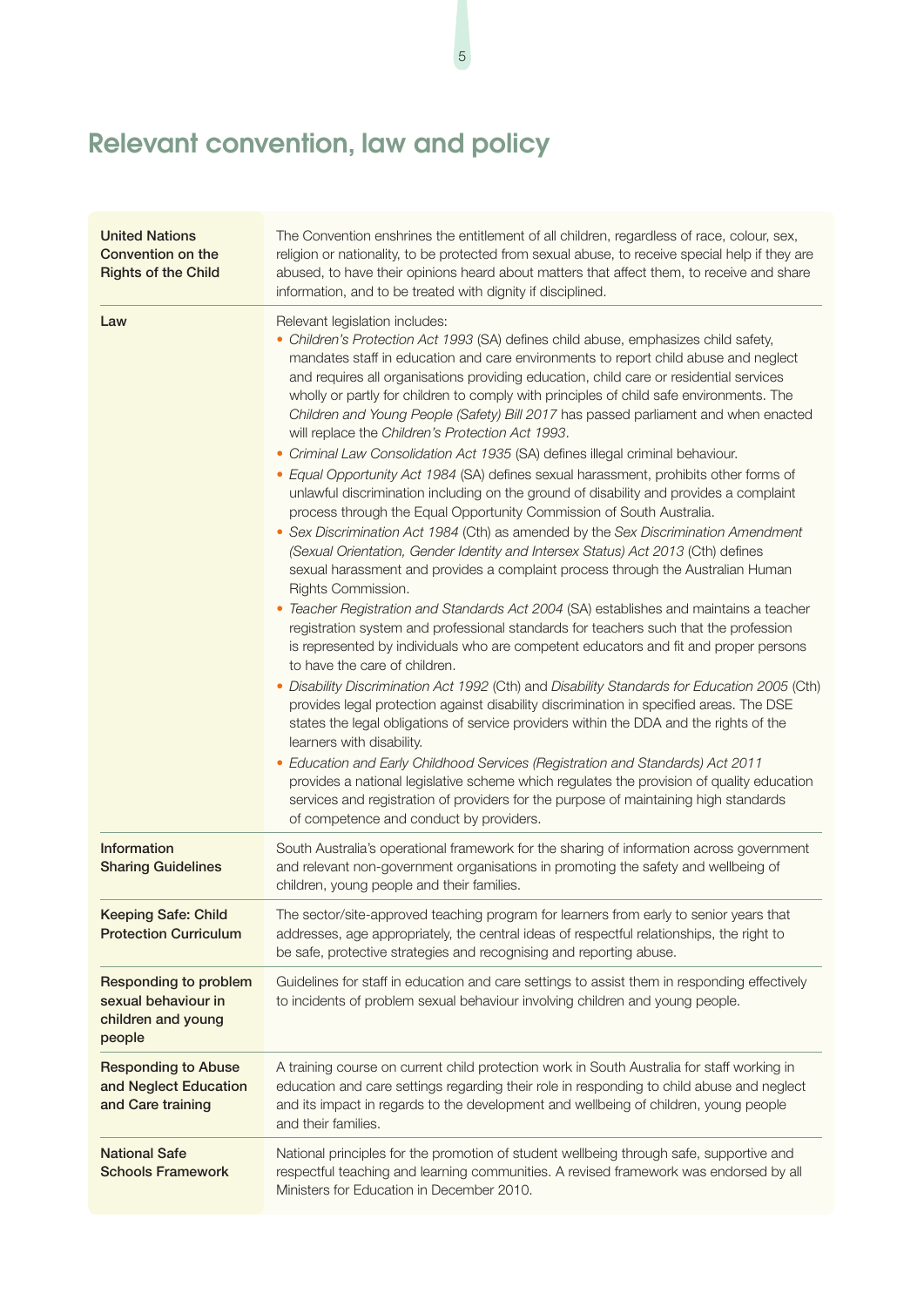| <b>National Quality</b><br>Framework (NQF)                              | National agenda which describes and regulates the quality of early childhood education<br>and school age care through the National Quality Framework for Early Childhood,<br>Education and Care. It operates under an applied law system, comprising the Education<br>and Care Services National Law and Regulations. |
|-------------------------------------------------------------------------|-----------------------------------------------------------------------------------------------------------------------------------------------------------------------------------------------------------------------------------------------------------------------------------------------------------------------|
| <b>Education Standards</b><br><b>Board</b>                              | Education Standards Board provides regulation of the provision of education and care<br>services in South Australia, ensuring quality education services and maintaining high<br>standards of competence and conduct by providers.                                                                                    |
| Australian Professional<br>Standards for Teachers/<br><b>Principals</b> | The Standards define the work of teachers and principals and make explicit the elements<br>of high-quality, effective teaching, safe environments and professional standards, which<br>result in improved and educational outcomes for students. TfEL and APST Standard 4<br>and $7.$                                 |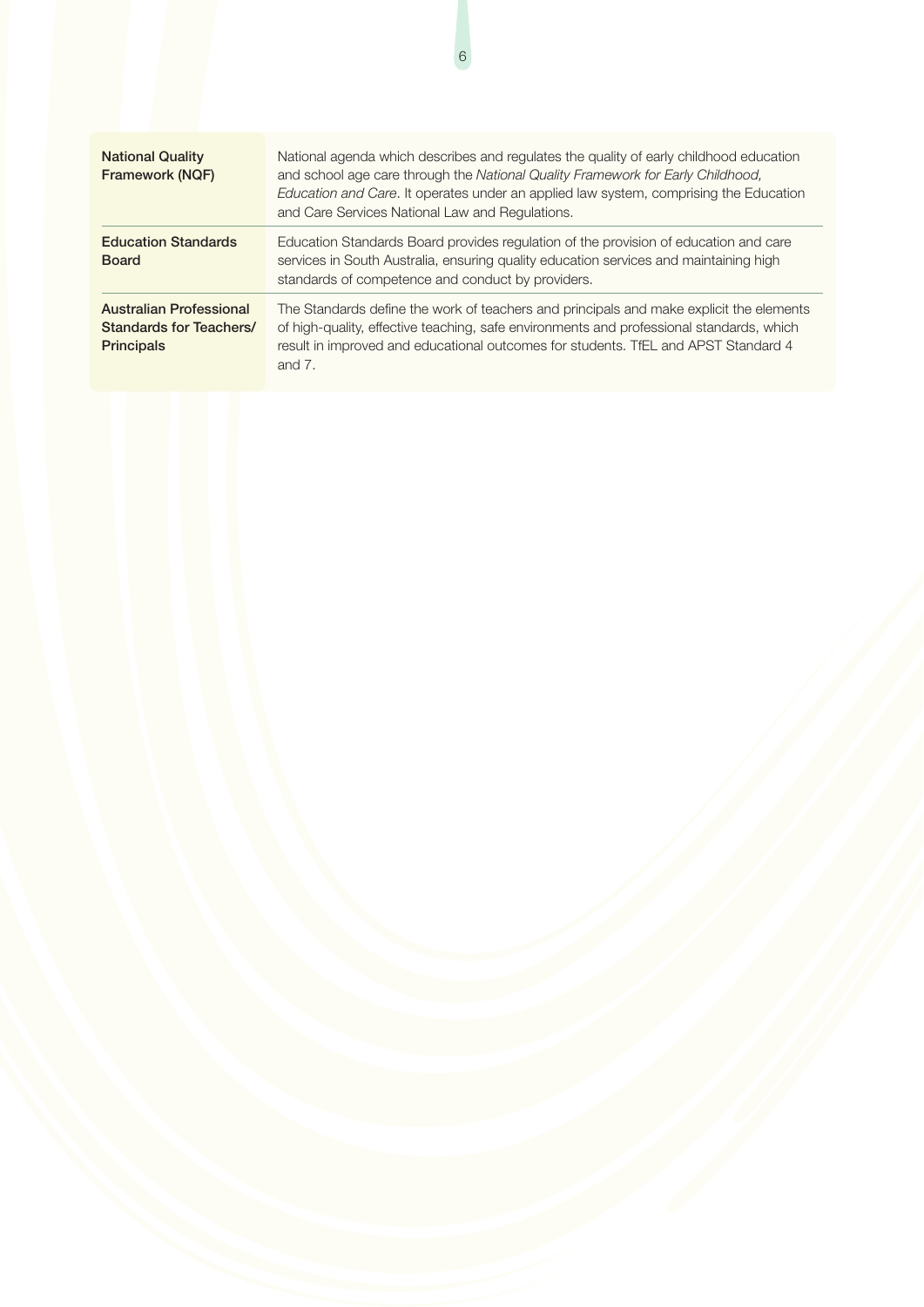# Legal issues and professional boundaries for adults working or volunteering with children and young people

Staff who act inconsistently with these guidelines may be subject to disciplinary action and/or an adverse finding in relation to their suitability/fitness to work in an education and/or care setting.

#### Duty of care

In the education and care context, *Duty of Care* is a common law concept that refers to the responsibility of staff to provide children and young people with an adequate level of protection against harm. It is usually expressed as a duty to take reasonable care to protect children and young people from all reasonably foreseeable risk of injury.

The question of what constitutes reasonable care in any given case will be determined objectively by a court and will depend on the individual circumstances of each case. The courts have found that the standard of care owed by education and care providers to children and young people is very high.

In their relationships with children and young people, staff are required to ensure that the physical and emotional wellbeing of children and young people is safeguarded, and that their own behaviour is guided by this duty of care both within and beyond the education and care setting.

Within the protective practices, this duty of care particularly relates to staff:

- expectations about their own conduct
- intervening in the inappropriate conduct of other adults
- reporting unprofessional behaviour of other adults if they observe or are informed of such behaviour.

## Professional and role boundaries

Professional and role boundaries are parameters that describe limits of a relationship where one person entrusts their welfare and safety to a professional and often in circumstances where a power imbalance might exist.

Education and care professions rely on the fostering of positive relationships between adults and children and young people. Learning and care settings are places where all staff can have significant influence in the lives of children and young people because the relationship involves regular contact over relatively long periods of time. These features of education and care professions make it extremely important that staff understand how to foster positive relationships in ways that do not compromise children and young people's welfare both in an education and care setting and in a personal capacity.

The professional boundaries outlined in these guidelines apply beyond specific education or care sites and beyond specific cohorts of children and young people. For example, where staff are participating or have participated in interschool sport events or combined school trips or camps, they are expected to respect professional boundaries with all the children and young people involved in those activities.

Professional boundary violations by a staff member represent a breach of trust, a failure to meet a duty of care to children and young people, and a failure to follow conduct requirements of the employer. When staff violate boundaries they risk:

- serious and harmful consequences for the child or young person
- seriously undermining the learning process
- seriously undermining their professional reputation and the confidence of the education or care community in their suitability to work with children and young people
- formal directions or other disciplinary action from their employer or registering/regulating authority
- termination of employment
- criminal charges.

*Any concern* a staff member has about whether a situation may compromise or breach a professional relationship must be discussed with the site leader (delegate). The site leader will develop an appropriate plan of action and ensure it is followed.

Failure to report a boundary violation may also be subject to disciplinary action.

The following examples will assist staff in establishing and maintaining expected boundaries. This list is not exhaustive.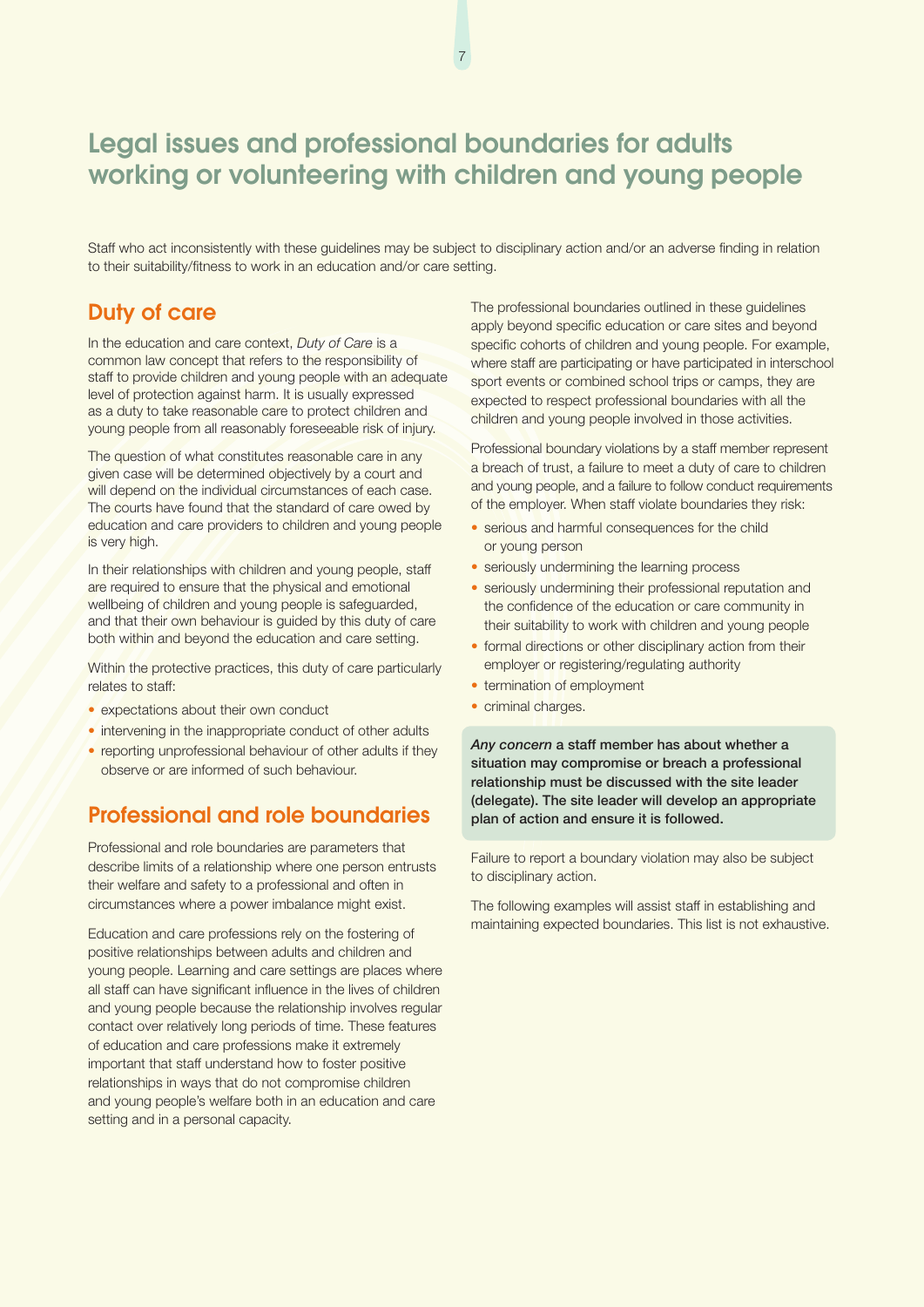| <b>Boundary</b>                                             | <b>Example of violation</b>                                                                                                                                                                                                                                                                                                                                                                                                                                                                                                                                                                                                                                                                                                                                                                                                                                                                                                                                                                                                                                                                                                                                                                                                                                                                                             |
|-------------------------------------------------------------|-------------------------------------------------------------------------------------------------------------------------------------------------------------------------------------------------------------------------------------------------------------------------------------------------------------------------------------------------------------------------------------------------------------------------------------------------------------------------------------------------------------------------------------------------------------------------------------------------------------------------------------------------------------------------------------------------------------------------------------------------------------------------------------------------------------------------------------------------------------------------------------------------------------------------------------------------------------------------------------------------------------------------------------------------------------------------------------------------------------------------------------------------------------------------------------------------------------------------------------------------------------------------------------------------------------------------|
| Communication                                               | · Inappropriate comments about a child/young person's appearance, including excessive<br>flattering comments<br>• Inappropriate conversation or enquiries of a sexual nature (eg questions about a child<br>or young person's sexuality or their sexual relationship with others)<br>• Disrespectful or discriminatory treatment of, or manner towards, young people based<br>on their perceived or actual sexual orientation<br>• Use of inappropriate pet names<br>• Vilification or humiliation<br>• Jokes or innuendo of a sexual nature<br>• Obscene gestures and/or language<br>• Facilitating/permitting access to pornographic material<br>• Facilitating/permitting access to sexually explicit material that is not part of an<br>endorsed curriculum<br>• Failing to intervene in sexual harassment of children and young people<br>· Correspondence of a personal nature via any medium (eg phone, text message, letters,<br>email, social media, internet postings) that is unrelated to the staff member's role. This<br>does not include class cards or bereavement cards<br>· Introduce 'secrets'<br>• Communication related to the role but carried out via private personal devices,<br>eg communication to taxi drivers of student personal details, with parent or outside<br>agencies and services |
| <b>Personal disclosure</b>                                  | • Discussing personal lifestyle details or opinions of self, other staff or children and young<br>people unless directly relevant to the learning topic and with the individual's consent                                                                                                                                                                                                                                                                                                                                                                                                                                                                                                                                                                                                                                                                                                                                                                                                                                                                                                                                                                                                                                                                                                                               |
| <b>Physical contact</b>                                     | • Unwarranted or unwanted touching of a child or young person personally or with objects<br>(eg pencil or ruler)<br>• Corporal punishment (eg physical discipline or, smacking)<br>• Initiating, permitting or requesting inappropriate or unnecessary physical contact with<br>a child or young person (eg massage, kisses, tickling games) or facilitating situations<br>which unnecessarily result in close physical contact with a child or young person<br>• Inappropriate use of physical restraint/restrictive practices - may constitute assault<br>(see p 17)                                                                                                                                                                                                                                                                                                                                                                                                                                                                                                                                                                                                                                                                                                                                                  |
| Place                                                       | • *Inviting/allowing/encouraging children and young people to attend the staff member's<br>home (see p 11 country and local community considerations)<br>*Attending children and young people's homes or their social gatherings<br>*Being alone with a child or young person outside of a staff member's responsibilities<br>• Entering change rooms or toilets occupied by children or young people when supervision<br>is not required or appropriate<br>• *Transporting a child or young person unaccompanied<br>• Using toilet facilities allocated to children and young people<br>• Undressing using facilities set aside for children and young people, or in their presence<br>(*without the site leader's authority)                                                                                                                                                                                                                                                                                                                                                                                                                                                                                                                                                                                          |
| <b>Targeting individual</b><br>children and young<br>people | • Tutoring (outside education sector's directions or knowledge)<br>• Giving personal gifts or special favours<br>Singling the same children and young people out for special duties or responsibilities<br>٠<br>• Offering overnight/weekend/holiday care of children and young people as respite<br>to parents (unless a family day care educator, or employed by a respite organisation<br>and with the site leader's knowledge)<br>• *Privately giving money and/or gifts to individual children/young people<br>Babysitting by the FDC educator or member of their household                                                                                                                                                                                                                                                                                                                                                                                                                                                                                                                                                                                                                                                                                                                                        |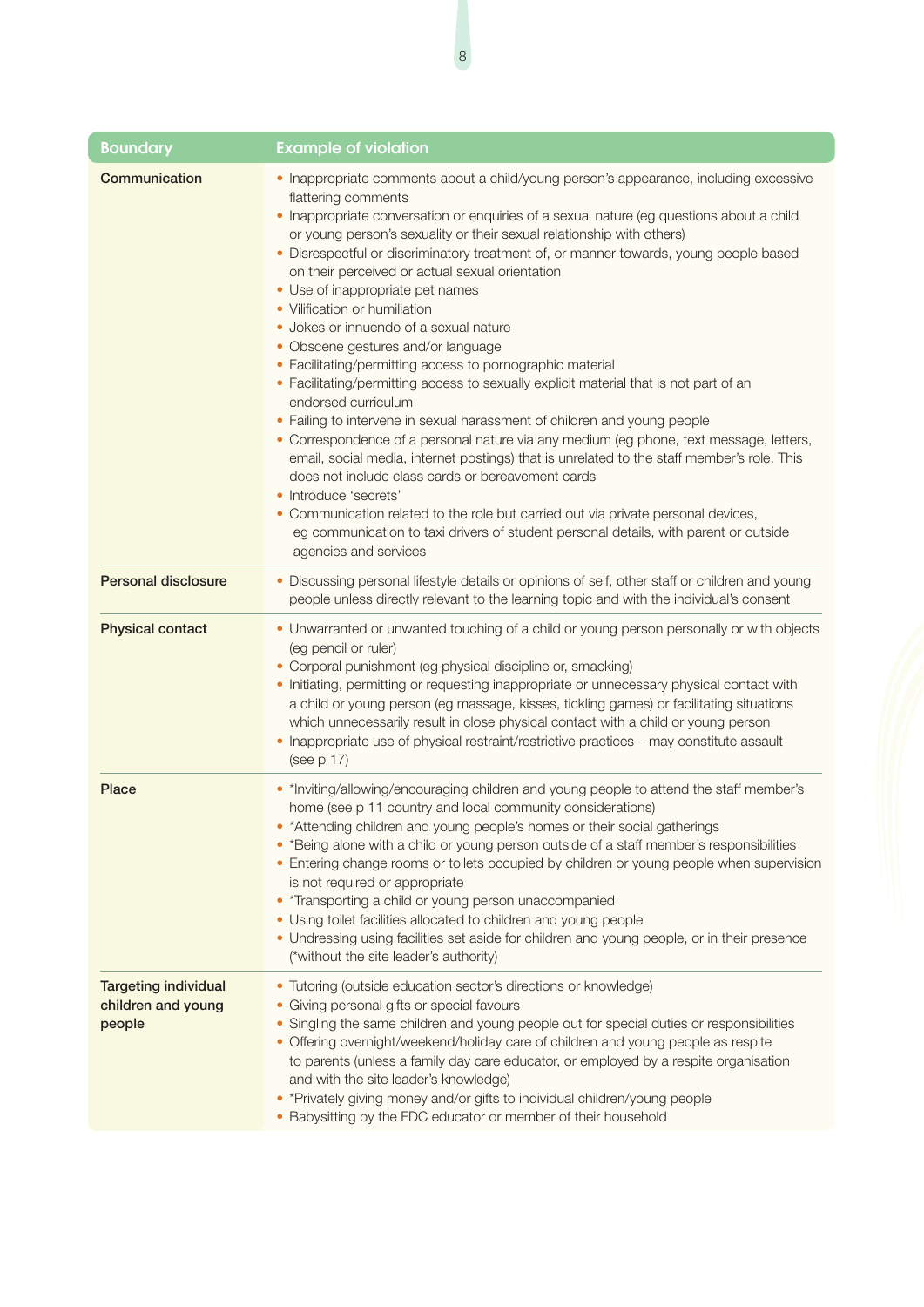| <b>Boundary</b>    | <b>Example of violation</b>                                                                                                                                                                                                                                                                                                                                                                                                                                                                                                                                                                |
|--------------------|--------------------------------------------------------------------------------------------------------------------------------------------------------------------------------------------------------------------------------------------------------------------------------------------------------------------------------------------------------------------------------------------------------------------------------------------------------------------------------------------------------------------------------------------------------------------------------------------|
| Role               | • Adopting an ongoing welfare role that is beyond the scope of their position or that<br>is the responsibility of another staff member (eg a counsellor/wellbeing leader) or an<br>external professional, and that occurs without the permission of senior staff<br>• Photographing, audio recording or filming children or young people via any medium<br>when not authorised by the site leader to do so and without required parental consent<br>• Using personal rather than school equipment for approved activities, unless authorised<br>by the site leader to do so                |
| Possessions        | Correspondence or communication (via any medium) to or from children and young<br>people where a violation of professional boundaries is indicated and where the<br>correspondence has not been provided to the site leader by the staff member<br>Still/moving images or audio recordings of children and young people on personal<br>$\bullet$<br>equipment or kept in personal locations such as car or home that have not been<br>authorised by the site leader                                                                                                                        |
| Digital/electronic | • *Email, social media, internet postings that is unrelated to the staff member's role.<br>• *Allowing children and young people access to a staff member's personal internet<br>locations (eg social networking sites)<br>• Uploading or publishing still/moving images or audio recordings of children and young<br>people to any location, without parental and site leader's consent<br>• Correspondence of a personal nature via social media, internet postings<br>• Creating/using private online chat rooms<br>• *Filming/recording for the use of behaviour training/modification |

\* Without site leader authority.

Activities must be undertaken transparently and with the knowledge and consent of the site leader.

- Make it public
- Make it authorised
- Make it timely
- Make it purposeful.

The following questions may assist staff in recognising when professional and/or legal boundaries are at risk of being breached:

- Am I dealing in a different manner with a particular child or young person than with others under the same circumstances?
- Is my dress/availability/language/demeanor different from the normal with a particular child or young person?
- Would I modify my behaviour with a child or young person if a colleague were present?
- Would I judge my conduct negatively if I observed it in another adult?
- Is it possible that the consequences of my actions will have negative outcomes for children and young people?
- Is it possible that the consequences of my actions will negatively affect people's confidence in my suitability to work with children and young people?

If an honest answer to any of the above questions is 'yes' then a staff member must alter their behaviour immediately and consider seeking professional support or counsel.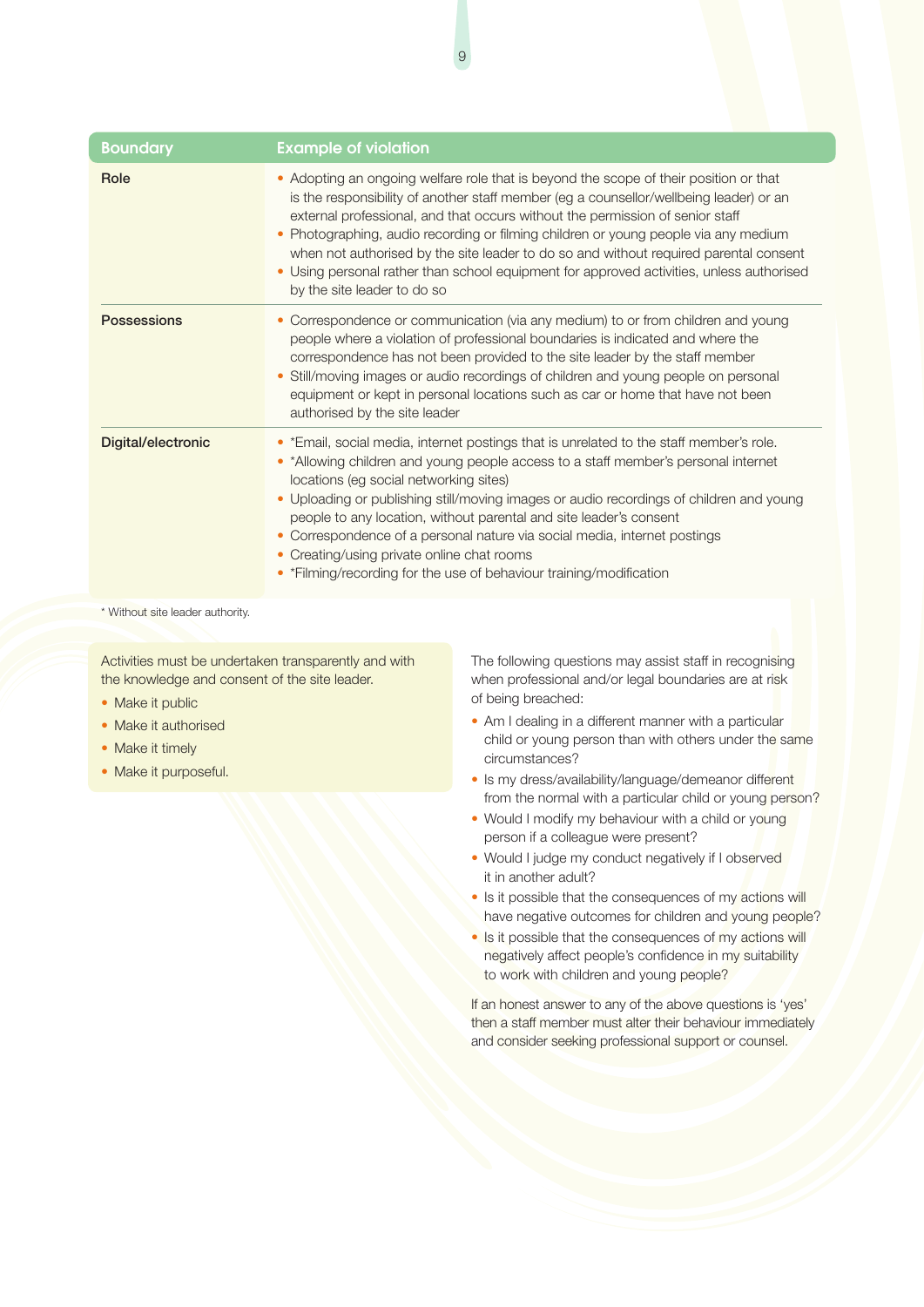## Legislation

Staff conduct representing a breach of legislation includes:

- failure to report child abuse and neglect, defined in the *Children's Protection Act 1993* (SA) / *Children and Young People (Safety) Bill 2017*
- alledged breaches of the *Criminal Law Consolidation Act 1935* (SA)\*
- sexual harassment defined in the *Equal Opportunity Act 1984* (SA) and *Sex Discrimination Act 1984* and *Amendment Act 2013* (Cth)
- harassment or victimisation of a student with a disability. defined in the *Disability Standards in Education 2005* (Cth)
- unprofessional conduct pursuant to the *Teachers Registration Act*.

## Grooming behaviour

Positive adult–child/young person relationships are essential to learning, however it is essential that staff understand how to foster these relationships without compromising student welfare.

The term 'grooming' refers to actions deliberately undertaken with the aim of befriending and influencing a child, and in some circumstances members of the child's family, for the purpose of sexual activity with the child. These actions are designed to establish an emotional connection in order to lower the child's inhibitions and gain access to the intended victim. In this respect grooming involves psychological manipulation that is usually very subtle, drawn out, calculated, controlling and premeditated' (*Victorian Parliamentary Inquiry into the Handling of Child Sexual Abuse by Religious and Other Non-Government Organisations, 2013*).

Grooming can be conducted in person or online eg via interaction through social networking sites, chat rooms, digital forums or emails. Perpetrators gain trust by watching and gathering information about a child/young person, getting to know their needs and how to exploit them. They may also mix effortlessly with parents and carers because they seem warm, understanding and caring.

Vulnerable children or young people are most often targeted as they are seen as easy victims to manipulate. For example:

- age (too young to tell)
- disability (unable to tell, or to 'stand up' as a witness)
- emotional deprivation (already neglected or abused, low self-confidence, emotional neediness)
- isolation and disadvantage (children in care, kinship care refugees, new arrivals, non-English speaking, in a remote community, international exchange students).

Opportunistic or situational grooming may occur:

- when there are ambiguities over boundaries and roles,
- where there is a lack of supervision which allows opportunities for inappropriate touch or conversations eg online, camps
- where the seriousness of the activity, or potential harm is discounted
- where the personal traits or actions of a person are tolerated or dismissed.

If a suspicion on reasonable grounds is formed regarding inappropriate adult behaviour, then staff are obliged to take action and report the inappropriate behaviour. Refer to *Staff responsibilities in responding to behaviour* section for additional information p 14.

## Sexual relationships between legally consenting adults where a staff– student relationship once existed

Staff should be aware that where a relationship develops with an ex-student, their employer is entitled to consider whether their actions suggest an abuse of their position as a staff member. Where there is a reasonable belief that the emotional intimacy of the relationship developed while the staff–student relationship existed, a judgment that abuse of their position has occurred is likely. What is significant in staff–student relationships are the differences in authority and power held by the staff member and levels of trust held by the student. These differences do not suddenly disappear at a specific point in time. They linger as an imbalance between the two individuals and as a potential impediment to their capacity to make decisions in their own and others' best interests.

Consequently, staff cannot assume they will be protected from disciplinary action taken by their employer or registering/regulating authority because a relationship is claimed to have begun after the school term concluded or after exams finished.

The length of time between the conclusion of the staffstudent relationship and the beginning of an intimate relationship is only one of a number of critical factors employers or registering/regulating authorities will take into consideration when judging the appropriateness of a staff member's conduct. Other significant factors include:

- the age difference between the staff member and the ex-student
- the developmental capacity of the ex-student
- the vulnerability of the ex-student
- evidence of the nature of the relationship while the staff–student relationship existed
- other concerns or allegations regarding the staff member's conduct.

\* Staff should be aware that unlawful sexual intercourse where an individual holds a position of authority over the other involves a higher age of consent (18 years) than where no authority relationship exists (17 years).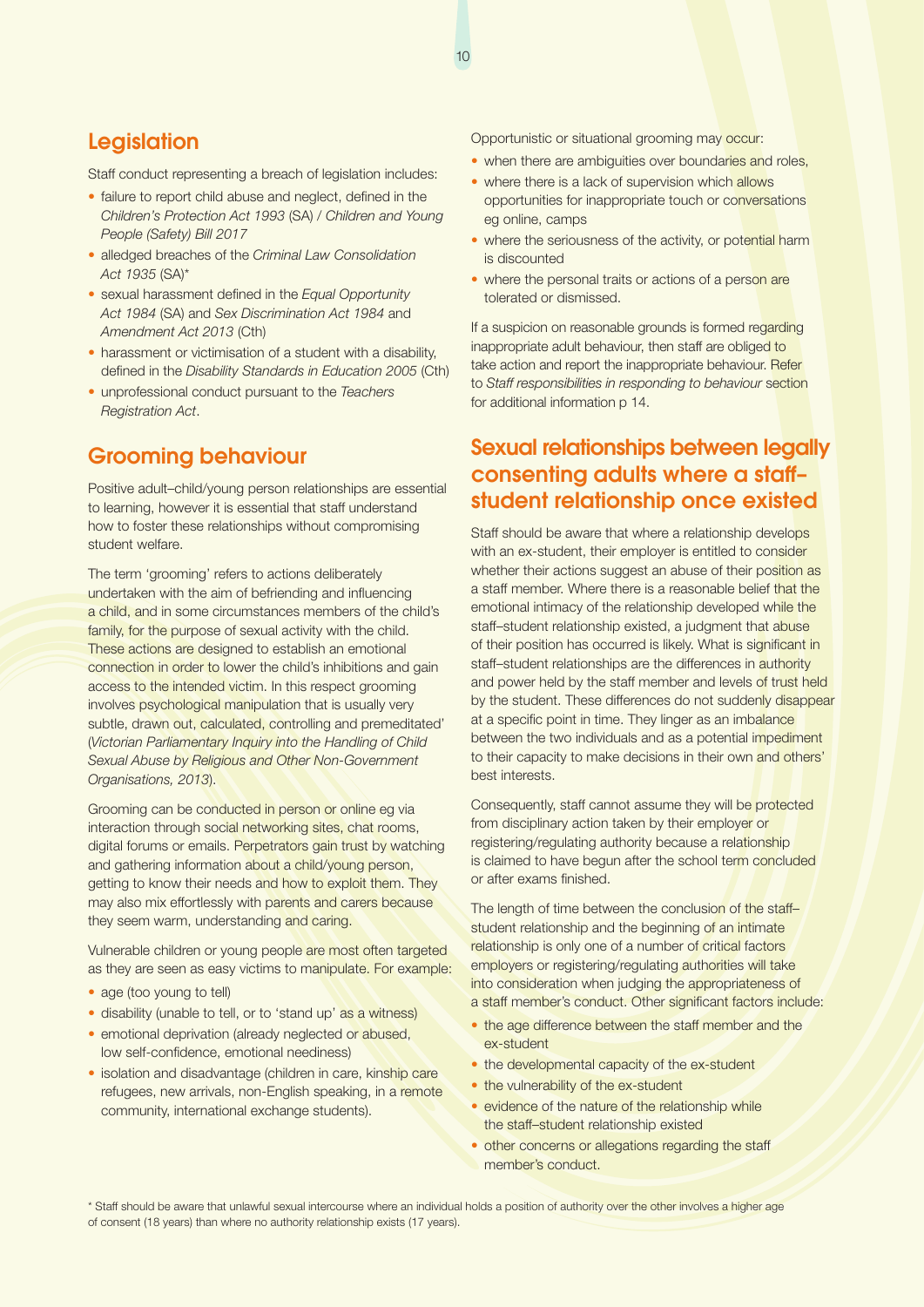# Guidance for staff in managing professional boundaries

## Working in country and local communities

Staff working in country or local communities face additional challenges in managing professional boundaries. They are more likely to have social relationships with the families/ parents of the children and young people with whom they work and are, therefore, more likely to share social and sporting events or membership at various community clubs or associations.

This means they will have legitimate reasons, on occasions, to attend social/cultural events with the children and young people with whom they work, to visit their homes or to be visited by them in the company of their parents. These social/cultural engagements are an important part of community life and a positive contribution to the wellbeing of staff working in country and local communities.

Aboriginal employees across remote, regional and metropolitan settings may have family and social connections to the children and families that they are working with. They may also have cultural or family obligations that may present additional challenges and require support from site leaders to establish professional boundaries when working with some children/young people and their families.

Following the advice below will assist staff to enjoy these social engagements without compromising their professional responsibilities.

The guiding principles in managing these situations are that:

- social contact should be generated via the relationship the staff member has with the parents of children and young people or by an event (such as a sporting event)
- staff should avoid being alone with children and young people in these situations
- staff should conduct themselves in a way that will not give others reason to question their suitability to work with children and young people and that will not create discomfort for children and young people in their learning relationship with them. Consuming alcohol in these situations may lessen a staff member's capacity to judge when a professional boundary is at risk
- staff should politely refuse to discuss matters relating to the workplace and should not discuss children and young people's learning or social progress other than at times specifically set aside for that purpose
- any concern a staff member has about whether or not a situation may be compromising or breaching a professional relationship should be discussed with the site leader and an approved plan of action followed. For example, a staff member may want advice about transporting a friend's child to and from the site or how to manage his/her own child's enrolment at the site.

## Using digital forums/social networking sites

There are many legitimate social media spaces that can be used effectively as part of teaching and learning programs to facilitate children and young people's learning. These digital forums need to be completely separate from staff personal virtual spaces and staff should consider the following questions prior to using them:

- how can I use these social media tools appropriately?
- what are the risks?
- what will be the benefits?
- what protocols or permission need to be considered?
- are these approved tools?
- have parents been informed?

Staff in education and care settings are expected to model responsible and respectful conduct to the children and young people with whom they work. Staff need to consider the electronic social environments they utilise as part of this community and employer expectation.

The internet does not provide the privacy or control assumed by many users. Staff must appreciate that no matter what protections they place around access to their personal sites their digital postings are still at risk of reaching an unintended audience and being used in ways that could complicate or threaten their employment.

Staff should be aware of the following expectations in considering their use of social networking sites:

- they have considered the information and images of them available on their sites and are confident that these represent them in a light acceptable to their role in working with children and young people
- they do not have children or young people in their education community as 'friends' on their personal/ private sites
- comments on their site about their workplace, work colleagues or children or young people, if published, would not cause hurt or embarrassment to others, risk claims of libel, or harm the reputation of the workplace, their colleagues or children and young people.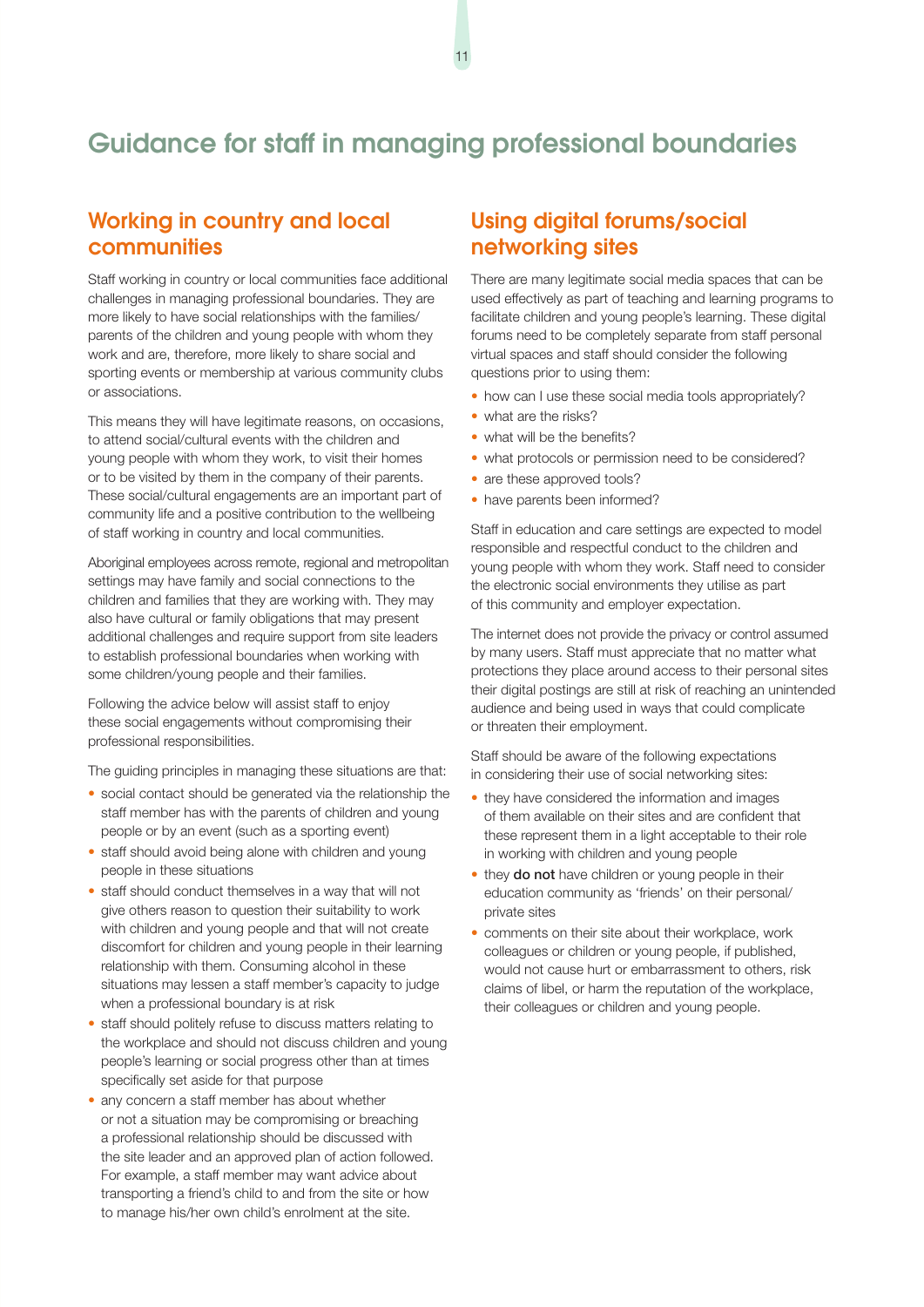## Working one-to-one with children and young people

The following summary of expectations applies to all situations where staff are providing one-to-one support eg:

- learning assistance or feedback
- behaviour assistance/monitoring
- counselling
- testing or assessment
- toileting assistance.

| Make it public     | • The more visible, public and busy<br>the location the better<br>• Use the site's authorised ICT<br>systems. Do not use personal<br>email, phones, social media, apps<br>or websites to communicate with<br>children and young people |
|--------------------|----------------------------------------------------------------------------------------------------------------------------------------------------------------------------------------------------------------------------------------|
| Make it authorised | Parents should be informed/<br>give consent<br>• Activity must be authorised<br>by the site leader<br>• The activity is a legitimate part<br>of your role                                                                              |
| Make it timely     | • As far as possible, provide support<br>during normal work hours<br>• Sessions should be concise and<br>not unnecessarily prolonged.                                                                                                  |
| Make it purposeful | The activity addresses or is linked<br>to an identified wellbeing and/or<br>learning need of the child or young<br>person                                                                                                              |

## Managing privacy expectations

Counsellors/wellbeing leaders, pastoral care workers/ chaplains, health providers and various professional service providers rely in different ways on being able to provide a degree of privacy for children and young people. This may be to protect the child or young person's dignity, to provide an environment conducive to the service/assessment being provided or to respect the child or young person's desire for confidentiality.

Children and young people will often assume a high level of confidentiality when disclosing serious issues of a personal nature or reporting harassment or bullying. For these reasons, schools need to find a careful balance between, on the one hand, respecting the sensitive and private nature of counselling or service provision and, on the other hand, the professional's duty of care obligations for the safety and wellbeing of the child or young person (mandatory notification).

Good practice in managing these circumstances is the following:

- health/physical care should be provided with respect for the child or young person's dignity and in a manner approved by the child or young person and their parents
- counselling should be provided in unlocked rooms with part-glass doors (where possible) that are located near staff traffic areas
- avoid out of hours contact
- while parental consent is often not applicable in many counselling situations, best practice for schools is to provide all parents with written information about the school's counselling and pastoral care services which outlines confidentiality and privacy issues
- ensure student appointments and counselling notes are documented appropriately.

## Conducting home visits

Staff must ensure they follow the specific home visiting protocols that apply to their school, sector or service. The key principle is that a home visit should place no one at unreasonable risk and that identified minor risks are consciously managed. A summary of general expectations is provided below.

| Inform         | • Home visits or transport arrangements must<br>be authorised and documented by the site<br>leadership and the site must have information<br>about when and where visits are being<br>undertaken, the expected outcomes and<br>return times |
|----------------|---------------------------------------------------------------------------------------------------------------------------------------------------------------------------------------------------------------------------------------------|
| Prepare        | • All available information about the safety<br>of the proposed visit must be considered and<br>risks managed<br>• Mobile phones must be taken, ID should<br>be visible<br>• Inform parents of intended visit, where<br>appropriate         |
| <b>Protect</b> | • A colleague should accompany a staff member<br>carrying out a home visit<br>• Do not enter the house if parents are not<br>at home<br>• Speak with the student where the parent<br>is present or clearly visible<br>Document the visit    |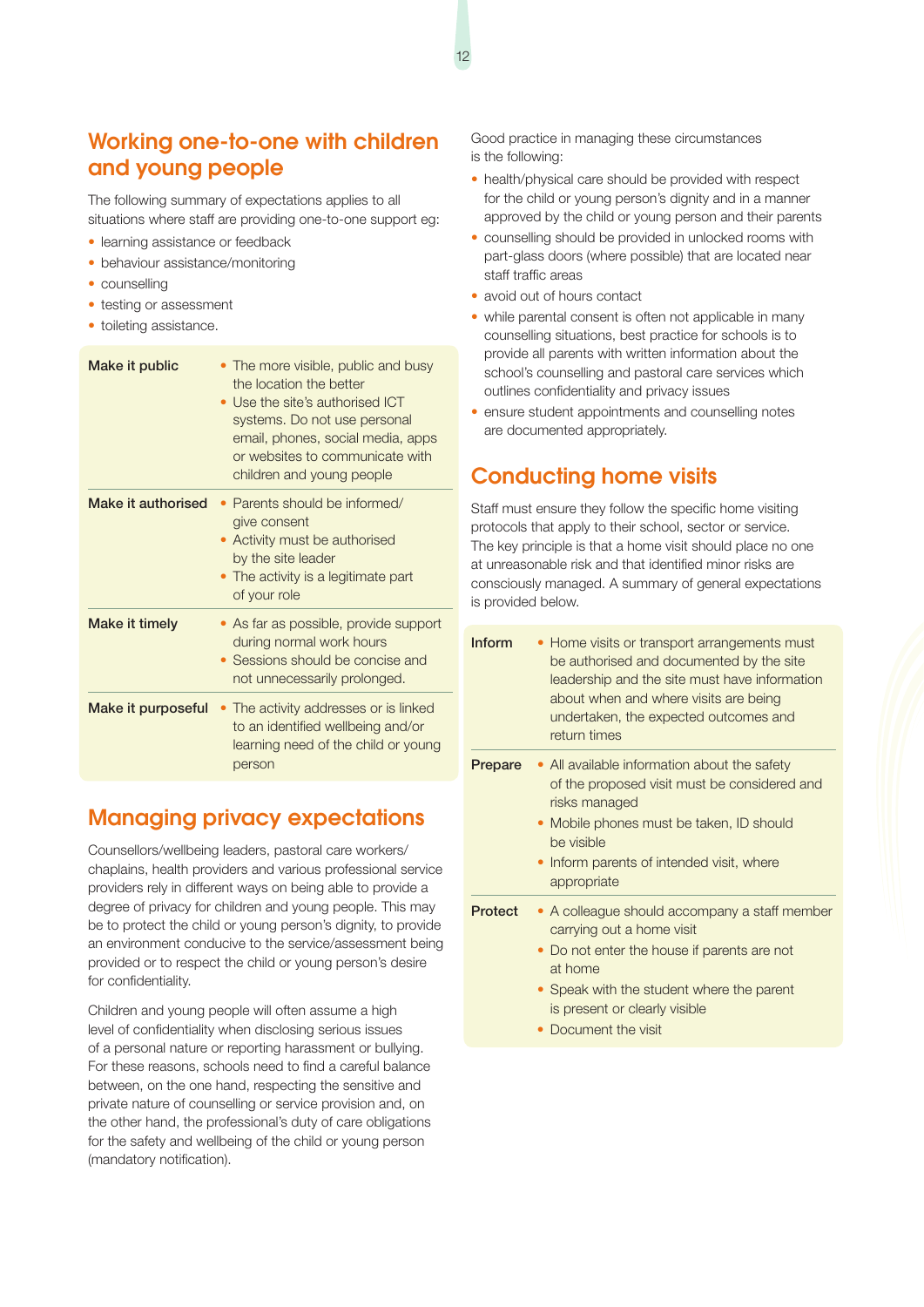## Family day care

The provision of family day care is unique. Unlike other education and care environments, the family day care educator does not have access to professional support or supervision on site. Given the relative isolation of family day care educators from immediate access to staff support, these guidelines play an important role in assisting them to recognise and avoid the circumstances that might place them, members of their own family or the children and young people they care for, at risk. The guidelines, therefore, contribute to family day care being a positive and productive experience for all involved—children, young people, parents and educators.

As outlined on p 6, family day care educators should interpret references to 'site leader' to be those circumstances where they would consult with or, under conditions of approval, report to and take direction from the family day care coordinator. The use of the term 'staff' is to be seen as inclusive of family day care educators.

Some guidance in this document, such as avoiding being alone with children and young people or restrictions when working one-to-one with them, is inapplicable in the family day care setting. However, the rest of the guidance is applicable, most notably the advice covering appropriate physical contact, responding to inappropriate behaviour in children and in adults, using social network sites, non-physical interventions and the examples of professional boundary violations.

Staff in education and care settings are responsible for taking action if they become aware that other adults are acting inappropriately with children and young people. The family day care educator carries this same responsibility to report to the family day care coordinator any inappropriate behavior by other adults sharing or visiting the home environment while children and/or young people are in their care.

#### Boarding houses

Staff working in boarding houses face particular challenges in providing a 'home-like' environment for children and young people in ways that do not compromise their professional boundaries or the welfare of children and young people.

Boarding houses should be relatively informal environments and ones where children and young people can receive respectful guidance and support from the adults in whose care they are placed. While this clearly involves the development of caring, and sometimes close, friendships it does not remove the staff member's responsibility to work within all the professional boundaries outlined in these guidelines.

The guidance on managing privacy, working one-to-one, appropriate physical contact, responding to inappropriate sexual behaviour (in children or in adults), using digital forums/social network sites, non-physical interventions and the examples of professional boundary violations are all particularly pertinent to boarding house staff.

Following these guidelines will support the important role boarding house staff play in the wellbeing of children and young people and enhance the respectful relationships that should exist between children and young people and adults sharing a 'home away from home'.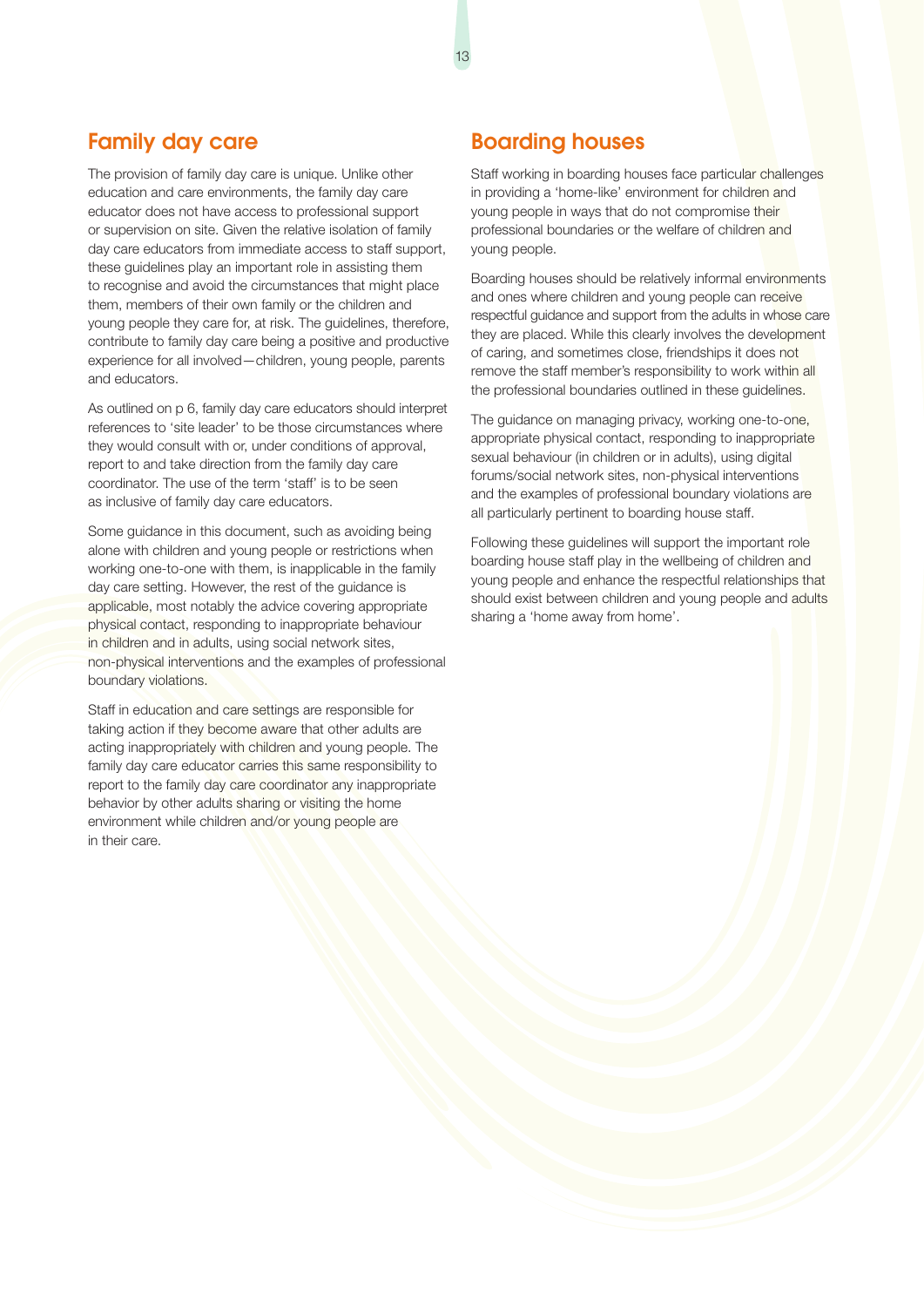# Staff responsibilities in responding to behaviour

## Behaviour of staff towards children and young people

#### Suspected child abuse

Staff in education and care settings are *mandated notifiers* and are, therefore, required under the Children's Protection Act 1993 to report suspected child abuse and/or neglect to the Child Abuse Report Line (CARL) on 131 478.

A report of suspected abuse must be made to CARL *irrespective of who is implicated*: a colleague, friend, senior staff member, volunteer, parent, visitor, family member or other child or young person. Staff are strongly encouraged, but not required, to advise the site leader prior to making a notification.

Site documentation must be completed in consultation with the site leader who signs the site's mandatory notification record and stores it securely. Working with the site leader ensures that appropriate procedures can be followed within the site and sector office. Such procedures are designed to ensure that children and young people's wellbeing is safeguarded and that staff members' rights are respected.

If the site leader is the subject of the suspicion, observation or allegation, staff must report to the site leader's line manager, employer or appropriate central office personnel.

The complexities of these situations are acknowledged. Nevertheless, staff must manage their sensitivities or discomforts because their duty of care to the child or young person remains their paramount legal, professional and moral responsibility.

#### Inappropriate behaviour

Staff may also observe behaviours in other adults that they view to be inappropriate rather than abusive or that sit on the border of violating a professional boundary. Staff must ensure, through their site leader, that the adult concerned is made aware of the potential of their actions to impact negatively on children and young people, and on themselves. Professional advice of this kind may be particularly valuable to young or newly appointed staff. The site leader should document what is discussed.

All staff must take action if children and young people disclose information about inappropriate behaviours of other adults on the site. It is not acceptable to minimise, ignore or delay responding to such information. For the wellbeing of all members of the education or care community, the site leader must be informed as a matter of urgency and a report made to the Child Abuse Report Line, if appropriate.

## Behaviour of children and young people towards staff

Should a child or young person engage in inappropriate behaviour of a sexual nature, then immediate respectful steps must be taken to discourage the behaviour by the child or young person. The matter should be reported and documented promptly with the site leader and a plan of action developed to support the child or young person and relevant staff member. Depending on the age/developmental capacity of the child or young person and contextual information, this plan of support may involve:

- communication with parents
- referral to and liaison with specialist counselling
- formalised support within the site, which may include closer monitoring or supervision of the child or young person in his/her interactions with other children and young people
- referral to and liaison with an appropriate agency with disability-specific expertise.

Sometimes, the inappropriate sexual behaviour of younger children towards staff can elicit a suspicion that the child in question has been sexually abused. In these situations, staff must:

- make a mandatory notification to the Child Abuse Report Line on 131 478
- consider the safety of other children and young people with whom the child has contact
- develop and document a plan of action and communication with all relevant parties (including other agencies).

Some children and young people may actively seek a relationship with a staff member that would constitute an inappropriate relationship. In such circumstances, staff are advised to immediately report the information to the site leader and seek assistance from a senior staff member, school counsellor/wellbeing leader or pastoral care coordinator to actively manage the situation in a way that *respects the emotional wellbeing of the child or young person and provides support to the staff member*.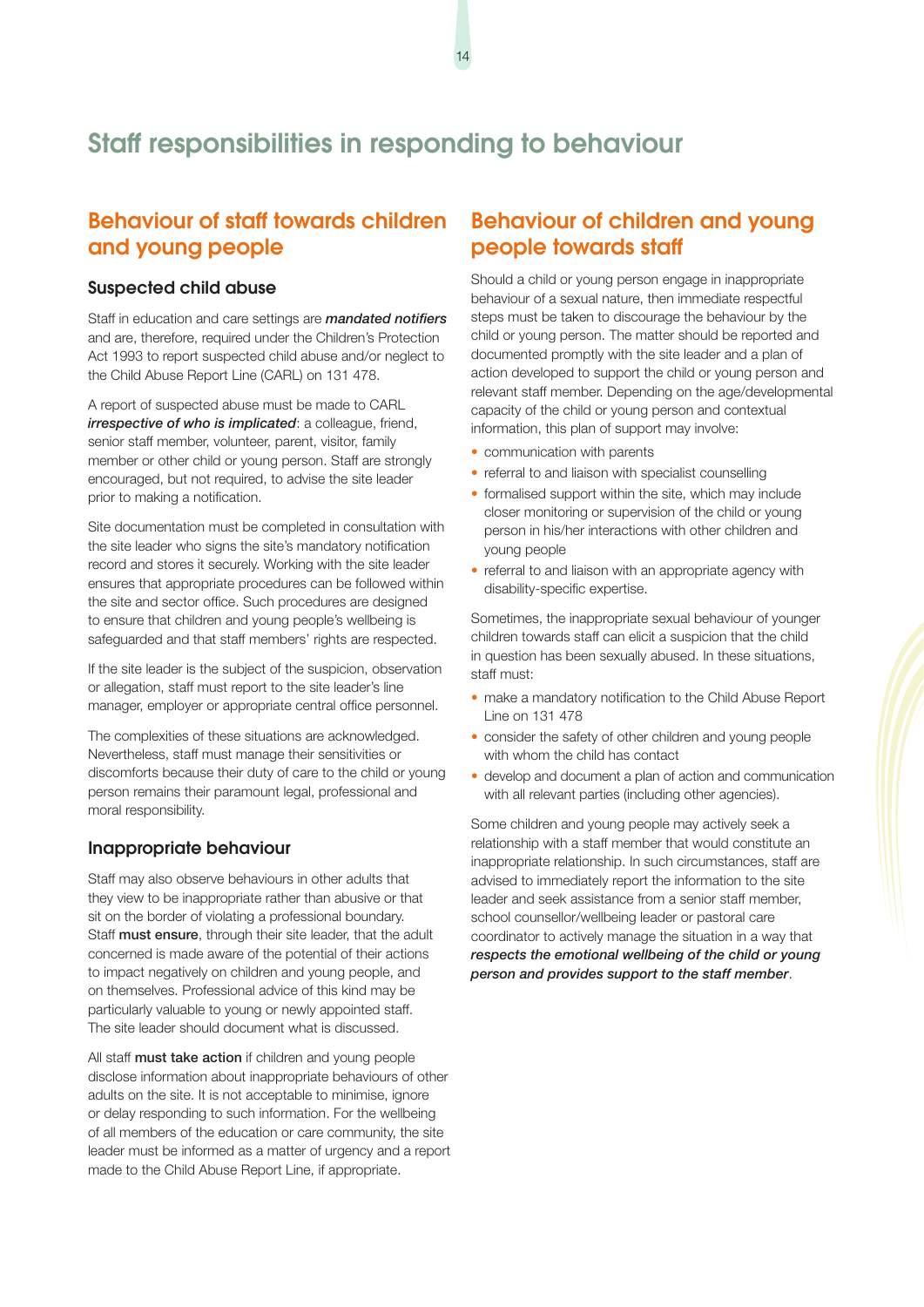Examples of child/young person behaviours that should be reported and addressed are:

- receiving gifts of an inappropriate nature or at inappropriate times (eg not as part of end of the year gift giving that some children and families follow)
- flirtatious gestures and comments
- inappropriate social invitations
- inappropriate touching or invasions of personal space
- inappropriate postings using any medium
- correspondence or communication that suggests or invites an inappropriate relationship.

The staff member and site leader should document the incident that initially prompted the concern and the plan of action that has been established. Contact with parents is recommended unless there are reasonable grounds to believe that this will create serious risks for the child or young person.

Sexual harassment—via any medium\* at any time or place—or assault of a staff member by a child or young person should be dealt with following normal behaviour management protocols, with the involvement of parents and, where appropriate, police. Along with this response, consideration must also be given to the most appropriate counselling and support that can be provided to the child or young person and family. It is important to use these incidents as opportunities to organise meaningful interventions that address early sexual and other offending behaviours.

Detailed guidance on managing problem sexual behaviours in children and young people is available in the document *[Responding to problem sexual behaviour in children and](https://www.decd.sa.gov.au/doc/responding-problem-sexual-behaviour-children-and-young-people)  [young people—Guidelines](https://www.decd.sa.gov.au/doc/responding-problem-sexual-behaviour-children-and-young-people)* for staff in education and care settings (DECS 2010). Resources associated with the guidelines are available on the [Department for Education](https://myintranet.learnlink.sa.edu.au/child-and-student-support/child-protection/site-responsibilities/how-to-manage-sexual-allegations-on-site)  [and Child Development](https://myintranet.learnlink.sa.edu.au/child-and-student-support/child-protection/site-responsibilities/how-to-manage-sexual-allegations-on-site) and [Catholic Education](http://www.cesa.catholic.edu.au/our-schools/safety-security/policies-publications) websites.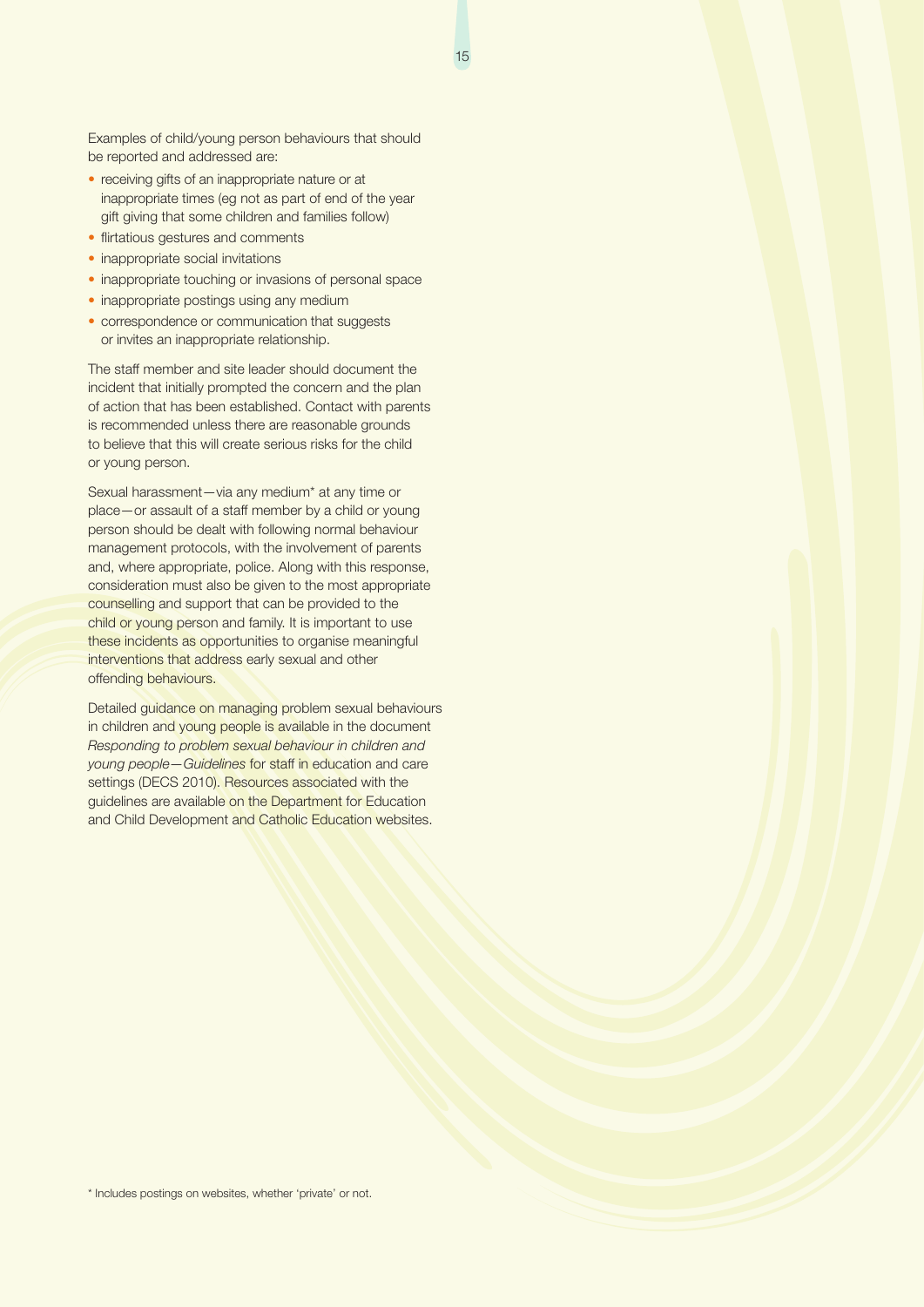## Appropriate physical contact

## Appropriate physical contact by a staff member to assist or encourage a child or young person

At times, staff will be required to give practical assistance to a child or young person who is hurt or needs particular assistance or encouragement. Examples of appropriate physical contact are:

- administration of first aid
- supporting children and young people who have hurt themselves
- assisting with the toileting and personal care needs of a disabled child or young person (an individual plan for children and young people with these needs must have been negotiated with parents)
- non-intrusive gestures to comfort a child or young person who is experiencing grief and loss or distress, such as a hand on the upper arm or upper back
- non-intrusive touch (eg congratulating a child or young person by shaking hands or a pat on the upper arm or back). Staff should remember the importance of accompanying such touch with positive and encouraging words.

## Good practice with school-age children and young people

- Seek children and young people's permission to make physical contact (keeping in mind that a highly distressed child or young person may be incapable of expressing their wishes) eg first aid, a minimal gesture of comfort.
- Avoid being with a child or young person in a one-to-one, out of sight situation, and never touch a child or young person in such a situation.
- Do not presume that physical contact is acceptable to a particular child or young person. Even non-intrusive touch may be inappropriate if a child or young person indicates he/she does not wish to be touched.
- Respect and respond to signs that a child or young person is uncomfortable with touch.
- Use verbal and/or visual directions rather than touch (eg ask a child or young person to move in a particular way, rather than physically place the child or young person in the required position).
- Use the above approach for demonstrations in dance, sport, music and drama. Where touch is essential for safety reasons (eg with aquatic or gymnastic instruction), always tell the child or young person that you need to hold him/her in a particular way and seek his/her permission to do so.
- In some circumstances, staff may need to discourage younger children from inappropriate expectations of hugs or cuddles. This should be done gently and without embarrassment or offence to the child and offer a replacement gesture (eg 'high five').

## Good practice with children, birth to school age

Staff working in preschools and care settings are often involved in toileting children, changing their clothes and comforting them for a range of distresses normal in the preschool age group. In providing such care, staff should be aware of the following good practice:

- When children indicate they want comfort, ensure that it is provided in a public setting and that it is in keeping with the guidelines provided above.
- Signs of discomfort in children such as stiffening, pulling away or walking away must be respected. In these situations the child must continue to be observed/ monitored until his/her distress is managed.
- Children must not be left in states of high distress for long periods. Parents need to be contacted under these circumstances.
- Staff should follow the site's toileting and nappy changing policy and individual toileting plans where these have been documented with parents.
- In 'single staff and two staff' settings, it is important that formalised plans for responding to critical toileting situations and other challenging behaviours are understood by staff and parents.

Physical contact between individuals must therefore be:

- discretionary
- careful
- consensual
- respectful
	- age appropriate
	- gender appropriate
	- considerate of others who may be in the area.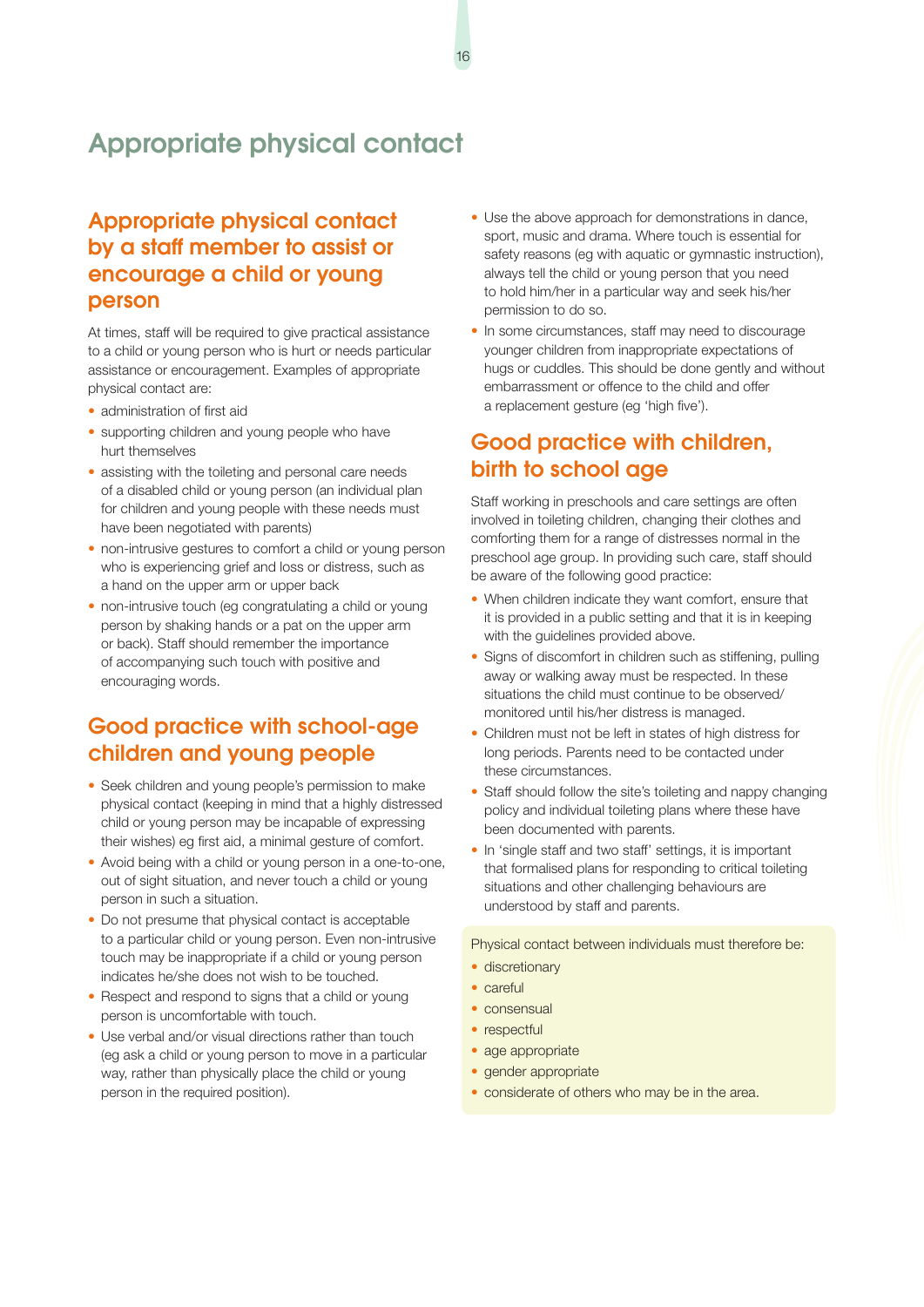# Managing challenging behaviour

It is highly recommended that a support plan is developed for a child/young person with challenging behaviours which outlines the appropriate support and intervention. This plan should be completed in consultation with parents, staff and appropriate support staff. Strategies for Managing Abuse Related Trauma (SMART) training should be considered in this plan.

The filming of children/young people for the purpose of behaviour assessment/modification is not permitted unless authorised, as a single circumstance, by the relevant sector office (site leader - Independent schools) and with informed parent consent.

## Non-physical intervention

Non-physical intervention is the recognised means of managing the behaviour of children and young people. Where a problem with a child or young person's behaviour becomes apparent, non-physical interventions include:

- directing other children and young people to move away from the situation
- talking with the individual child or young person (asking the child or young person to stop the behaviour, and telling the child or young person what will happen if he/she does not stop)
- directing the child or young person to a safe place
- directing other children and young people to a safe place
- following the emergency plan in 'one and two staff' centres
- sending for assistance from other staff, or in extreme cases, the police.

Use of verbal directions is always preferred to physical intervention. It is not appropriate to make physical contact with a child or young person (eg pushing, grabbing, poking, pulling, blocking) in order to ensure they comply with directions. Staff working with preschool-age children must not hold children against their will (eg on their laps, between their legs or on the floor) to ensure attention at group time.

Under no circumstances should staff engage in any form of conduct which might cause physical or emotional harm to children and young people.

## Physical restraint where a child or young person's or adult's safety is threatened

Staff may make legitimate use of physical restraint based on best practice (eg Non-Violent Crisis Intervention – NVCI) if all non-physical interventions have been exhausted or are impossible in the circumstances and a child or young person is:

- attacking another child or young person or adult
- posing an immediate danger to themself or others.

Staff are to use physical restraint only as a last resort and not as a response to:

- property destruction
- disruption to the education or care activity
- refusal to comply
- verbal threats
- leaving an education care setting
- a need to maintain good order

unless *someone's safety is clearly threatened*.

Use of appropriate physical force may be permitted to ensure that the staff's duty of care to protect children and young people and staff from foreseeable risks of injury is met. Common law and statutory defences such as selfdefence and defence of others remain legitimate reasons for the use of physical restraint. All people have the right to defend themselves against an attack provided they do not use a disproportionate degree of force to do so.

It may be a valid decision for staff not to use physical restraint in a situation involving several children and young people, or a physically larger child or young person, where staff believe that doing so would increase the likelihood of injury to themselves. In such cases, the staff member should guide other children and young people away from danger and seek immediate help from other staff or police.

Staff are not expected to place their own safety at risk in responding to violence or aggression in others and are supported by Workplace Health and Safety legislation in making this judgment.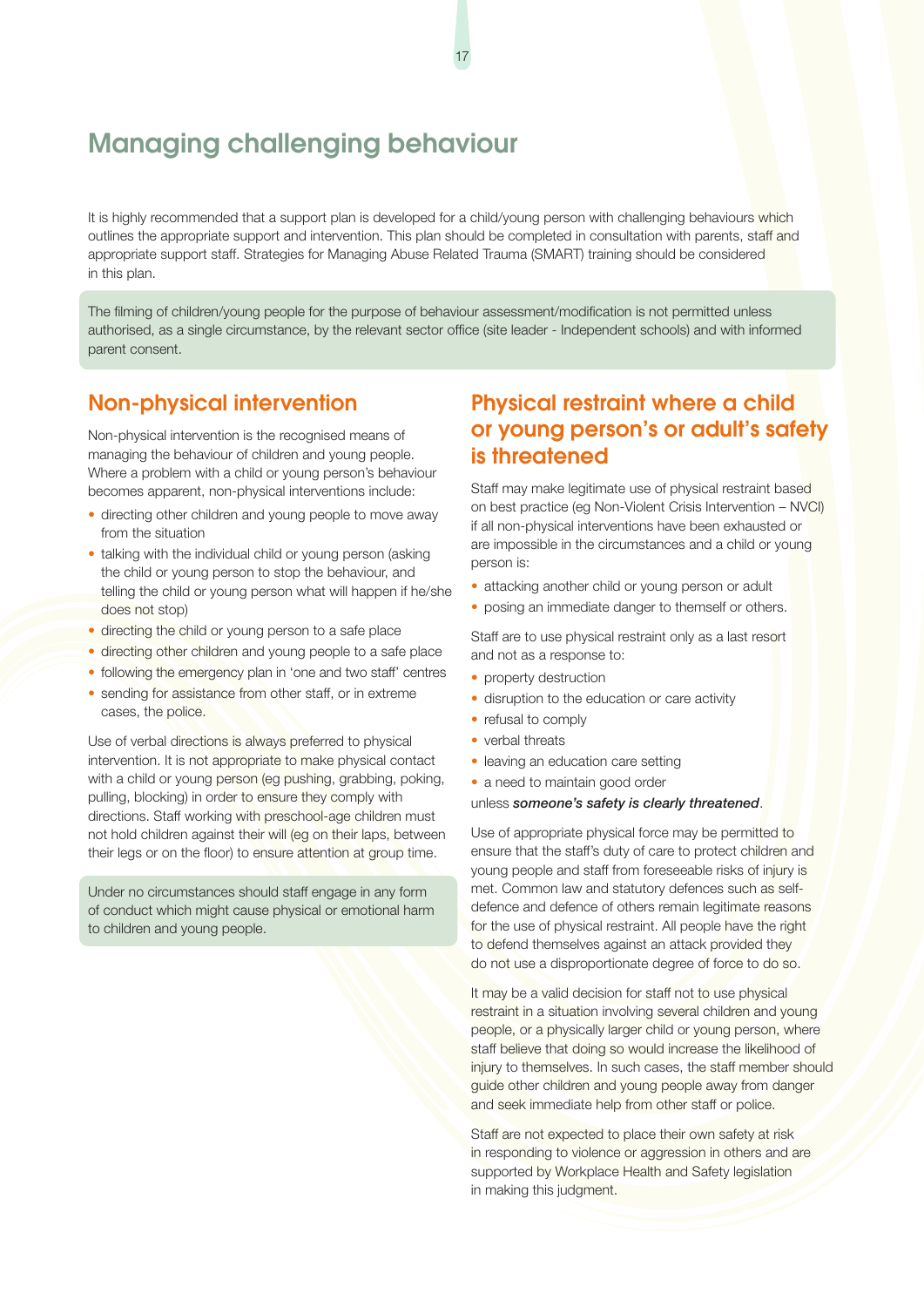## Safe practice when using physical restraint

The use of restraint/restrictive practices with a child or young person may only be used in situations where the safety of others is threatened or to prevent injury.

The restraint must be reasonable in the particular circumstances and must be in proportion to the circumstances of the incident. It must always be the minimum force needed to achieve the desired result, and take into account the age, stature, disability, understanding and gender of the child or young person. For example, if restraining a female, care should be taken to avoid contact with breasts.

Parents should be informed at enrolment of the site's policy on physical restraint/restrictive practices with children and young people and staff who may be expected to use physical restraint should access appropriate training.

## Cultural considerations

Different cultures have different attitudes and traditions surrounding the concept of appropriate touch. Staff have a responsibility to become as familiar as possible with the values of the various cultural groups enrolled in an education or care site.

Many culturally-based community organisations are very keen to address staff about the values of their culture so as to establish optimum understanding and respect between parents, their children and staff at the site. It is critical that staff appreciate culturally specific expectations regarding touch so that embarrassment or offence can be avoided for everyone, and particularly for children and young people.

Many children and young people attending education and care sites are recently arrived in Australia or are under guardianship/kinship care. Some have backgrounds of severe trauma, ranging from the observation of extreme physical violence and abuse to being victims of such violence and abuse themselves. The needs of these children and young people and their families are acute and the issue of establishing what will be received as appropriate, helpful touch is, therefore, all the more essential.

Staff need to employ considerable diplomacy, care and effort in their interactions with the children and young people and families that are known or suspected to have escaped traumatic circumstances.

## Managing staff health and safety

There are inherent risks that staff face on a daily basis working with children and young people. The *Work Health and Safety Act 2012* requires the employer, as the person conducting business or undertakings to ensure that risks are identified and adequately controlled so far as is reasonably practicable.

## Legal action against students

Staff who progress with criminal proceedings of any nature against children and young people (enrolled at a school in their sector) must:

- report the action to their site leader
- record the action as per their sector requirements (eg IRMS report in DECD) without identifying the child/ young person\*.

Site leaders are responsible for managing these circumstances in a way that respects their duty of care to children, young people and staff, and should seek advice from their sector office if these responsibilities appear to be in conflict.

\* The *Young Offenders Act 1993* prohibits the publication of information that might identify an offender under the age of 18. While identifying information should not be recorded on school systems the legislation is not intended to prohibit private and confidential discussions between professionals so they can properly respond to a situation in an educational setting.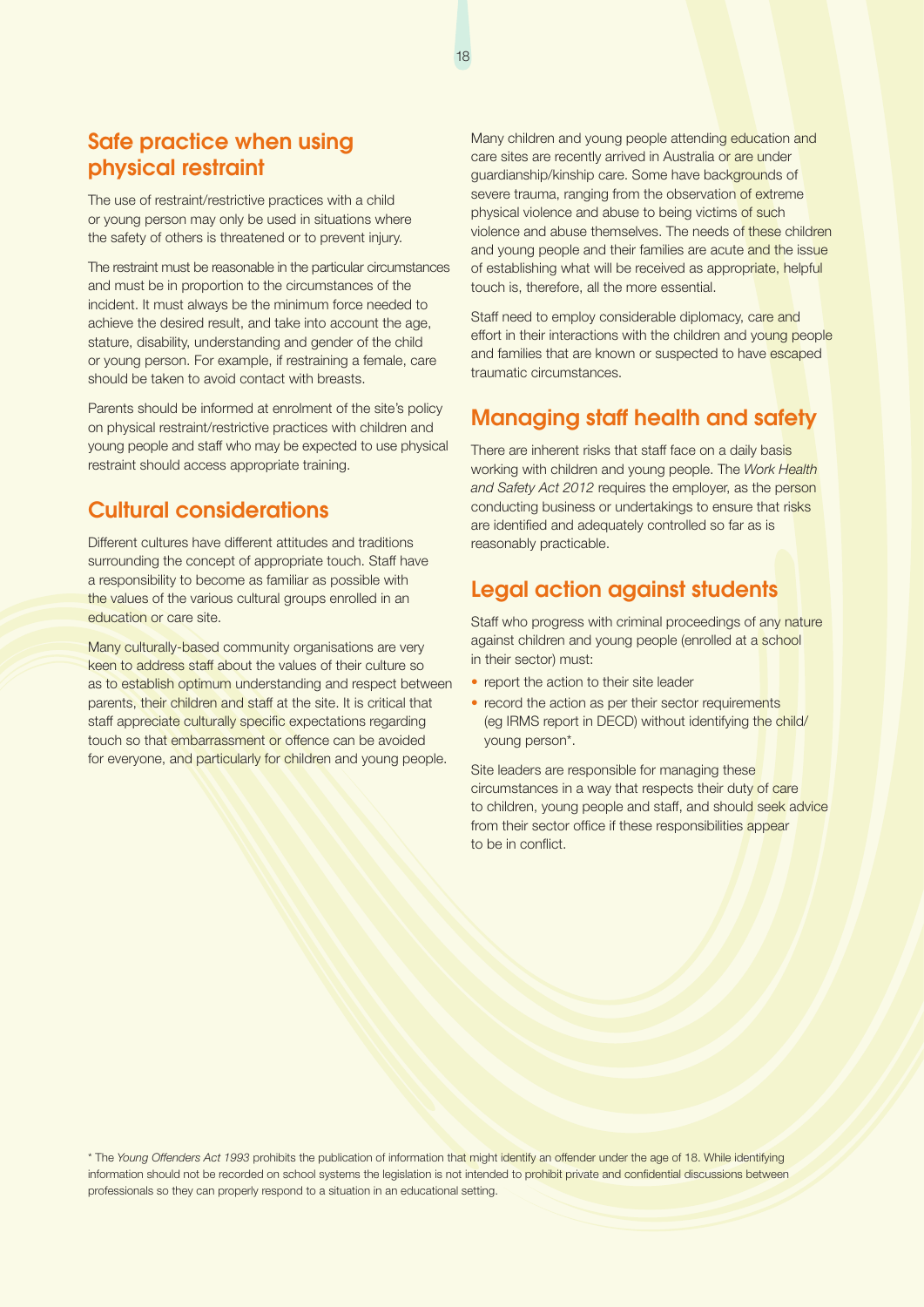19

#### Do

- Seek a colleague's or leader's support.
- Have a differentiated risk management plan for students.
- Use conversation/negotiation to minimise or de-escalate aggression (eg take-up time, provision of a calm spot).
- Continue talking with the child or young person throughout the incident. Make clear that physical restraint will stop when it ceases to be necessary to protect the child or young person or others.
- Grip clothing rather than the body, whenever possible.
- Document incidents promptly and keep these records with the site leader.
- The record should include:
	- the name of involved children and young people
	- location of incident
	- name of witnesses (staff and/or children and young people)
	- incident outline (including the child or young person's behaviour, what was said, steps taken, degree of force applied and how applied, reasoning for actions taken)
	- child or young person's response and the outcome
	- details of any injury or damage to property.
- Inform parents promptly (within 24 hours) and fully of any incident involving the physical restraint of their child and provide them with the opportunity to discuss the matter at the time they are informed.
- Ensure sector specific guidelines regarding other forms of documentation are followed, for example critical incident forms.
- Provide/offer confidential debriefing, counselling support and Workplace Health and Safety documentation to all staff involved in incidents of restraint/restrictive practices.
	- CESA/AISSA: ACCESS—Confidential counselling 1300 667 700
	- DECD: Employee Assistance Program—Confidential counselling 1300 360 364

#### Don't

- Don't use restraint/restrictive practices that involves:
	- force applied to the head, neck, chest or genital area
	- restrictions to breathing
	- punching
	- kicking
	- holding by the hair or ear
	- confining a child or young person in a locked room or limited space
	- placing children under school age in 'time out' or 'time away'.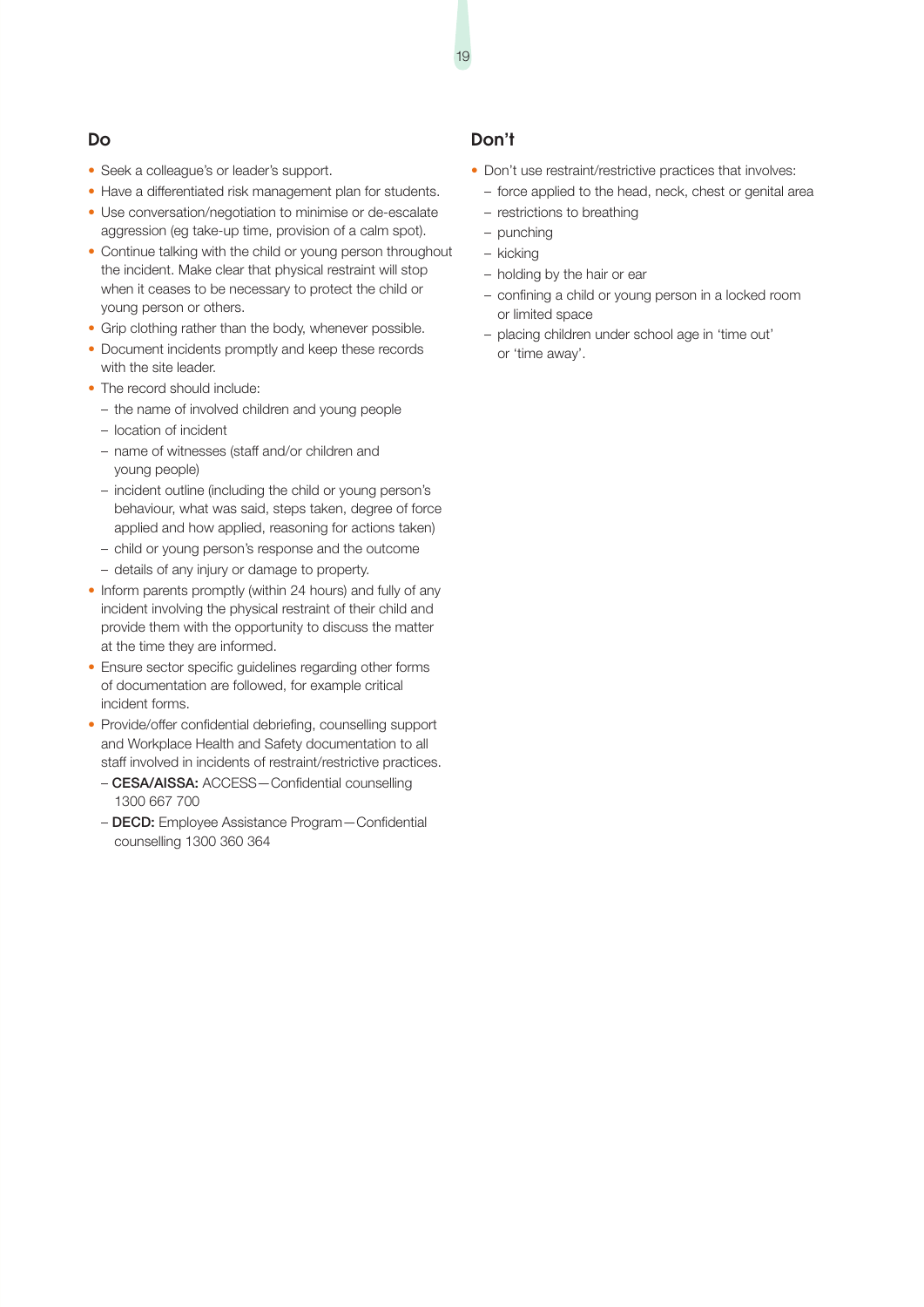# Working with children and young people with additional and complex needs

The category of additional and complex needs includes students with disabilities and can be analysed as students whose behavioural presentation arises from:

- verified disabilities, including intergenerational disabilities
- trauma
- mental health
- neglect and deprivation (emotional and physical)
- learning difficulties
- different cultural expectations/practices.

All sections of this document require careful interpretation when applied to children and young people with additional needs and complex needs. For example, children and young people with intellectual disabilities may engage in a much wider range of physical and overtly sexual behaviours towards staff and other children and young people as a result of their disability. Similarly, staff will need to engage more often in physical contact and touch with these children and young people as a means of meeting their duty of care to them.

In fact, touch itself may be an agreed form of communication between a child or young person, his/her parent and staff where the child or young person has a communication disability. Children and young people with disorders causing violent and unpredictable behaviours are likely to have formalised restraint procedures agreed to by staff and parents/carers. Toileting assistance or processes for changing clothes will be necessities for some children and young people.

Because of these differences, staff need to be more vigilant and thoughtful in their physical interactions with children and young people with additional needs and complex needs. Children and young people with disabilities are over-represented in the child protection system. Their vulnerabilities mean they have an increased reliance on the adults providing their care to protect them from harm. Immediately reporting any inappropriate behaviour towards children and young people from other adults is a critical obligation of staff and one that must not be delayed, minimised or delegated (see *Staff responsibilities in responding to behaviour* on p 14).

Education and care staff support children and young people with additional needs and complex needs through various forms of individual plans. The common features of these plans are that they involve all people who deal with the child or young person on a regular basis, including other service providers, and they document the agreed strategies that are to be used in supporting the child or young person. These plans are particularly important when challenging behaviours, personal care and hygiene and special physical considerations are an issue at the site (eg toileting, transport within and beyond the site environment, situations where physical restraint is occasionally required). The possibility of restraint and the nature of that restraint/restrictive practices for children and young people should be addressed in the individual plan as should alternative strategies for preventing harm to others. The plan process should involve the child or young person as far as possible. Staff likely to need to use physical restraint should access training specific to that requirement.

It is appropriate that different approaches are likely to be needed from staff in their interactions with children and young people with additional and complex needs. For this reason, site behaviour codes or behaviour management policies need regular reviewing to ensure they reflect the needs of the children and young people accessing the site at any one time. Nevertheless, the basic principles outlined elsewhere in this document remain applicable to all children and young people. Staff have a duty of care to protect children and young people from physical and emotional harm and, while the ways of meeting the duty may differ for different groups, the duty itself remains unqualified. Staff are expected to meet this duty in a manner that respects the dignity of all children and young people as well as their vulnerabilities.

Refer to each sector's disability website for additional information:

- [AISSA:](http://www.ais.sa.edu.au/teaching-learning/special-education) [www.ais.sa.edu.au/teaching-learning/special](www.ais.sa.edu.au/teaching-learning/special-education)[education](www.ais.sa.edu.au/teaching-learning/special-education)
- [CESA](http://www.cesa.catholic.edu.au/about/support-we-provide): [www.cesa.catholic.edu.au/about/support-we](www.cesa.catholic.edu.au/about/support-we-provide)[provide](www.cesa.catholic.edu.au/about/support-we-provide)
- [DECD](https://myintranet.learnlink.sa.edu.au/child-and-student-support/disability-and-special-needs): [https://myintranet.learnlink.sa.edu.au/child-and](https://myintranet.learnlink.sa.edu.au/child-and-student-support/disability-and-special-needs)[student-support/disability-and-special-needs](https://myintranet.learnlink.sa.edu.au/child-and-student-support/disability-and-special-needs)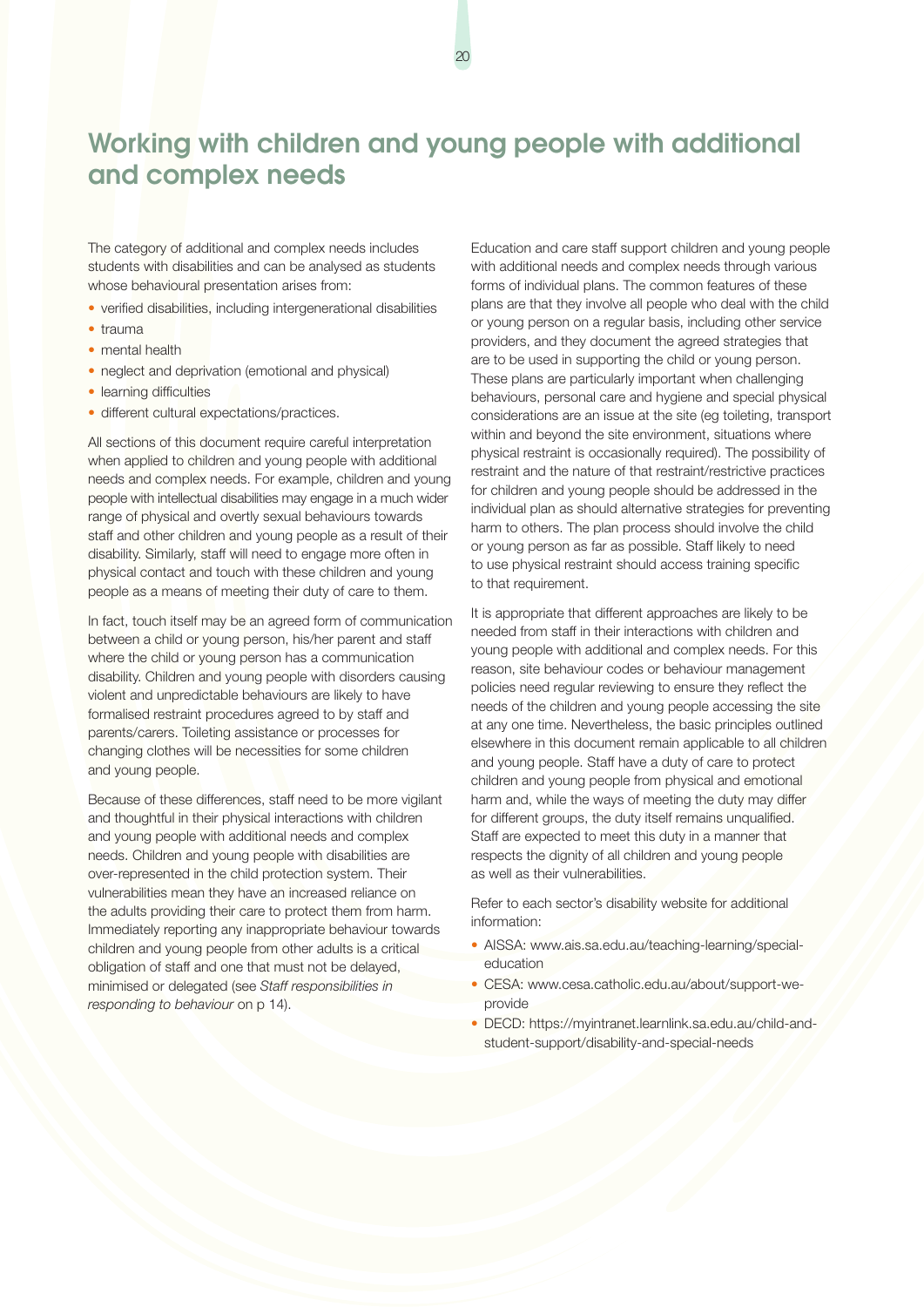